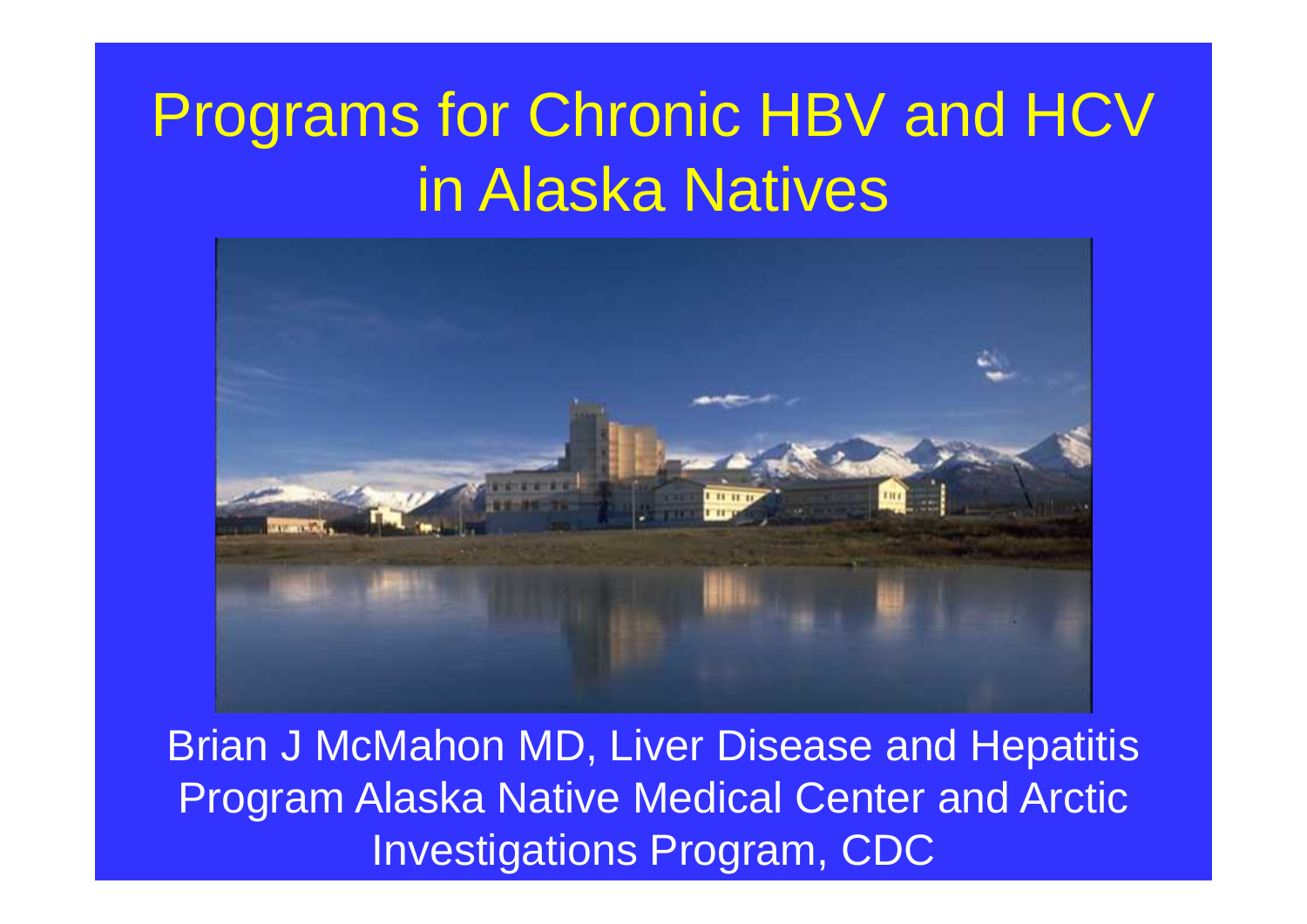#### Misconceptions about Alaska

- Alaska is not part of Canada
- You can see Russia from Alaska (but not from Sarah Palin's house
- Contrary to Fox News, the Arctic ice is thinning
- Contrary to TV weatherman's maps, Alaska is not an island off California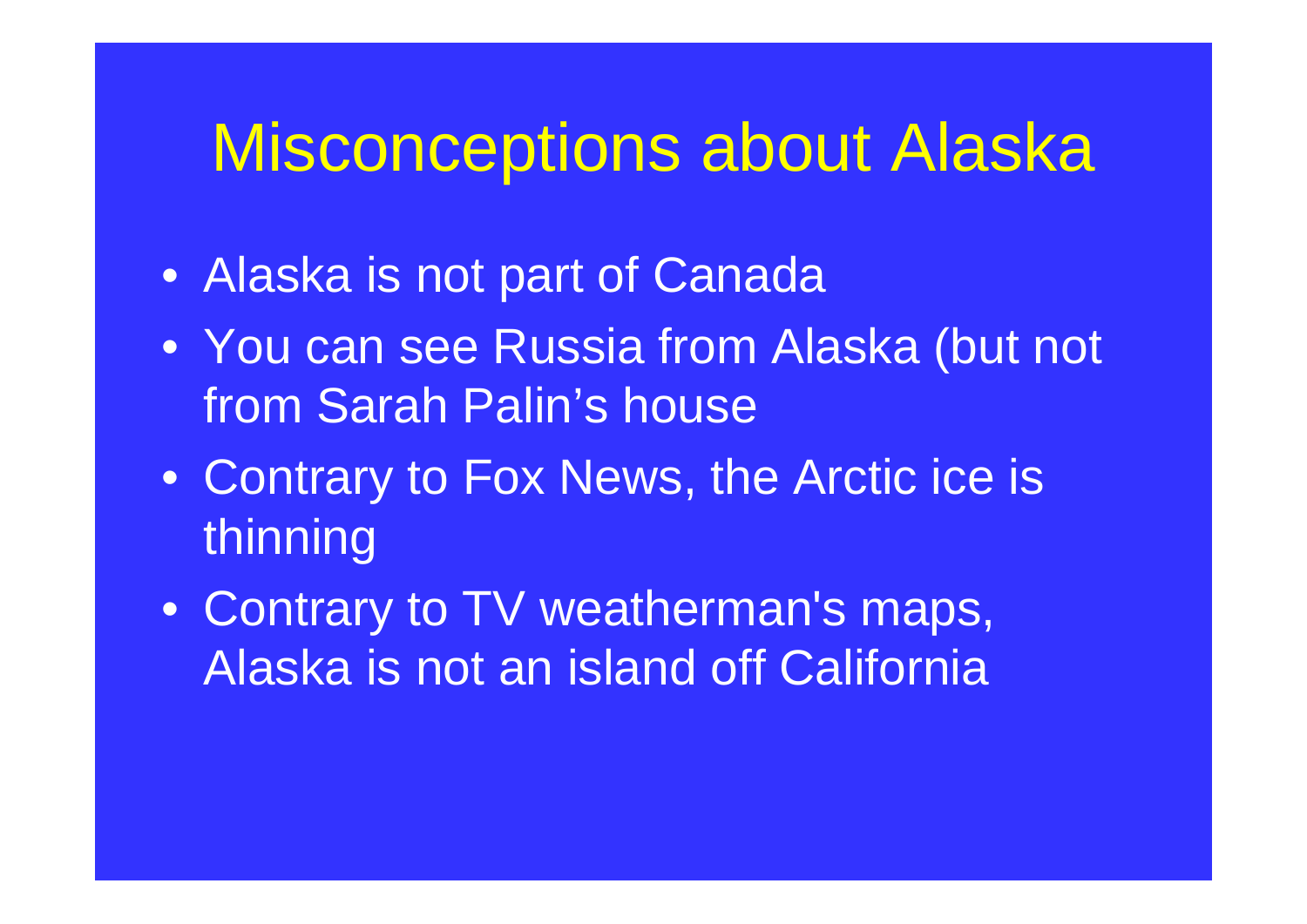# How Young Children in UNITED STATES draw US MAP

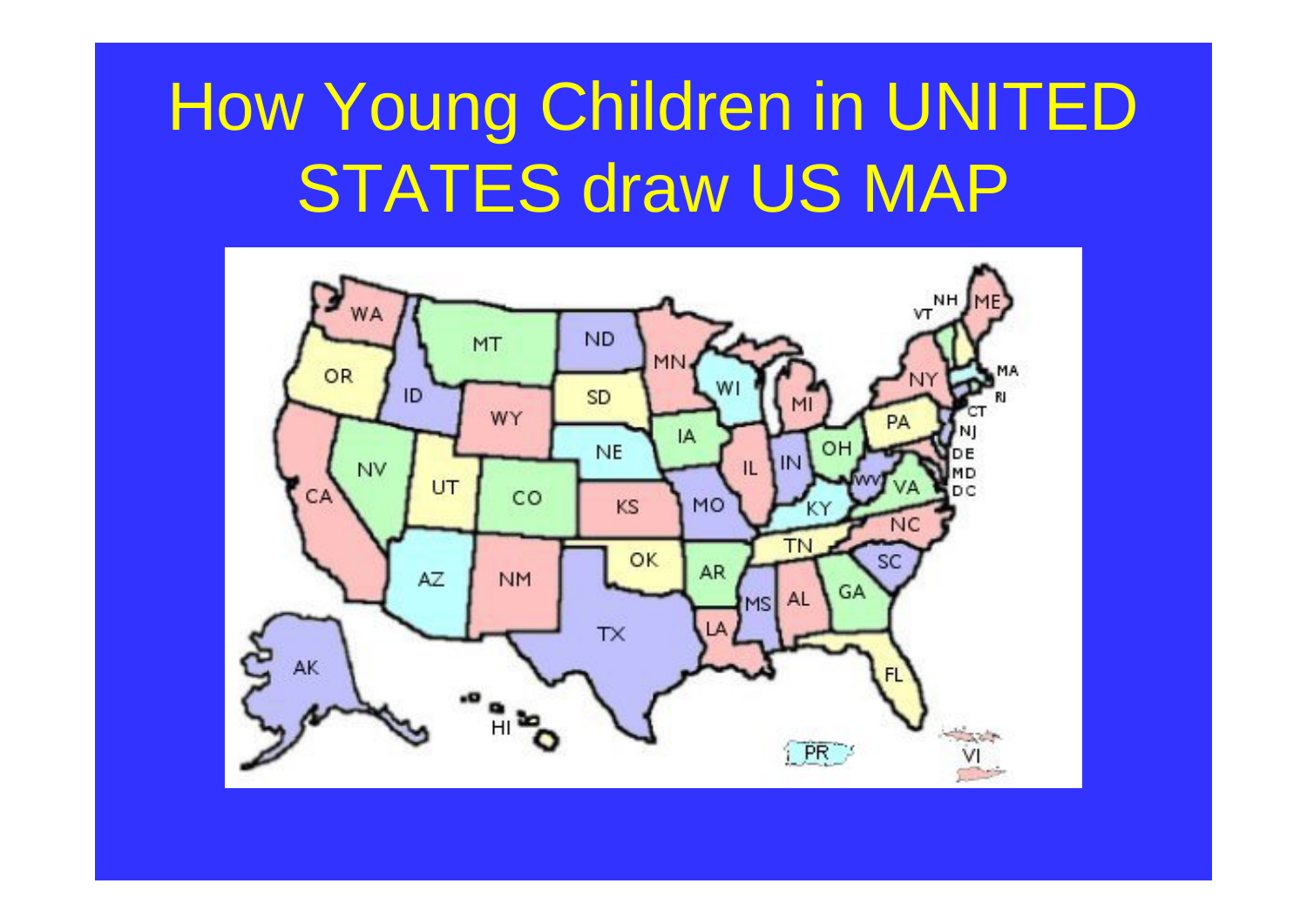#### Politically Correct Map of Alaska in Relation to Lower 48 States

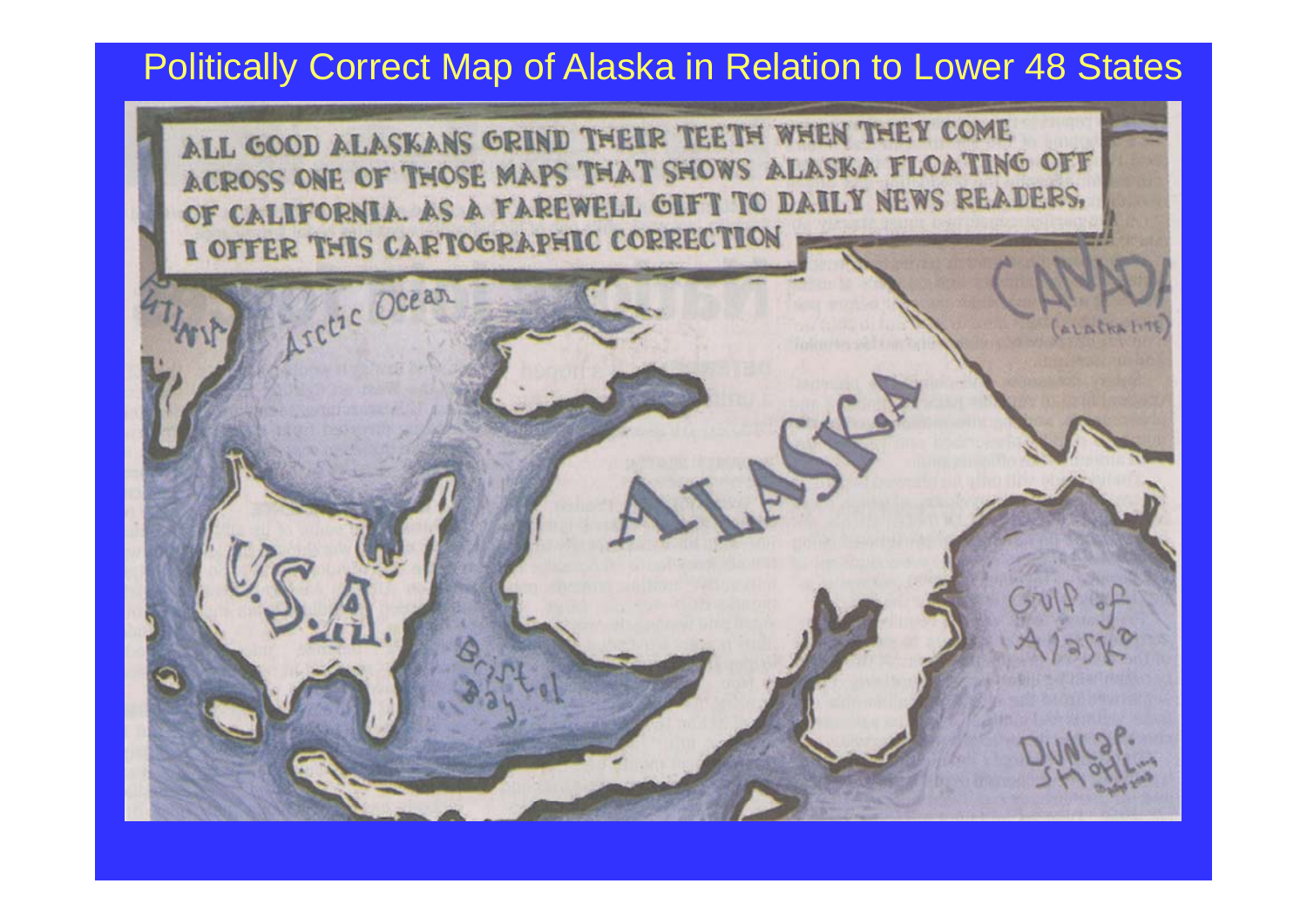## Alaska Hepatitis B Program

- 1978: Establishment of a registry of persons found to be HBsAg-positive
- AN Hepatitis B Control Program:1983-87: 53,000 Alaska Natives screened and 40,000 susceptible were vaccinated plus universal newborn vaccination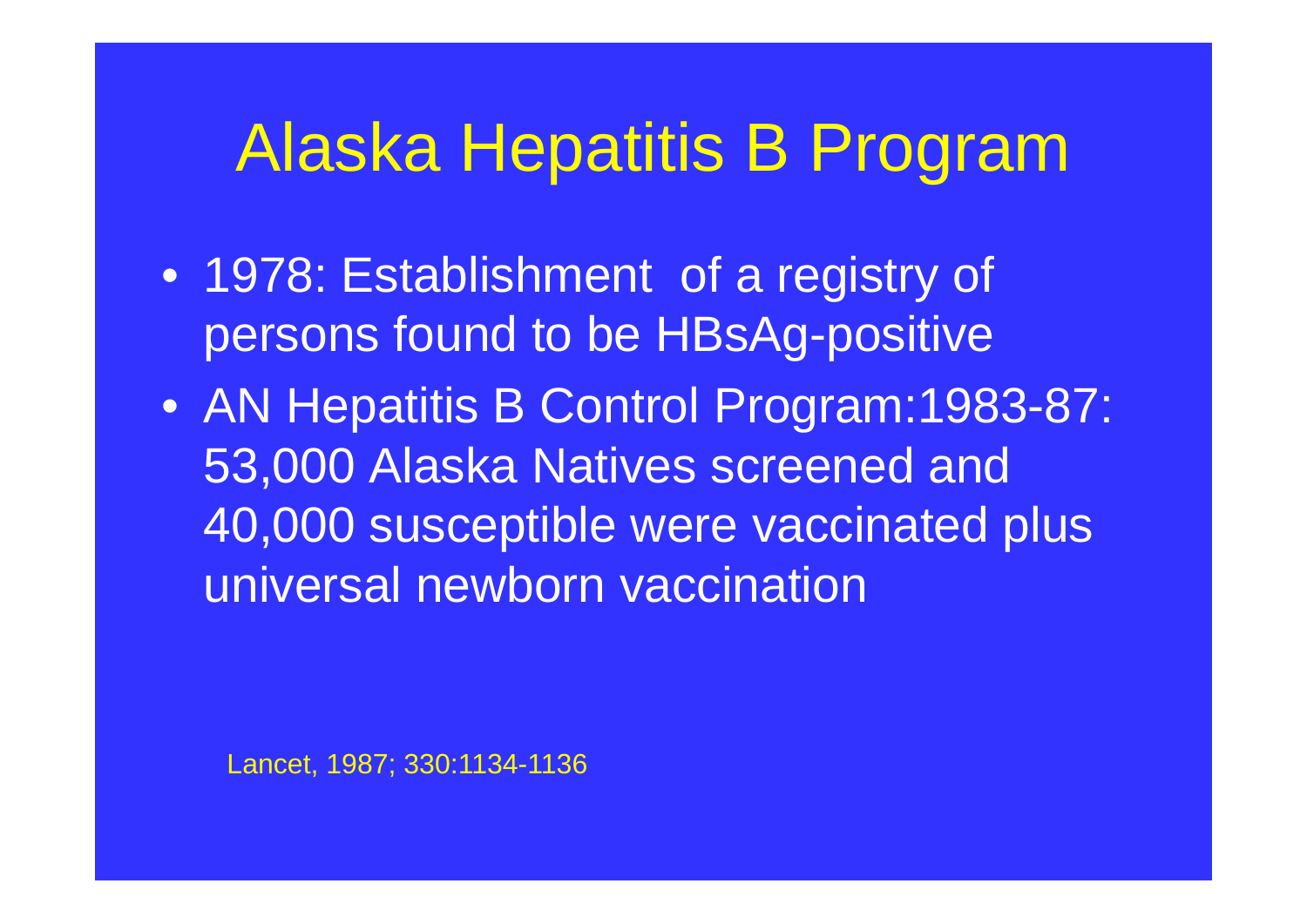#### **Incidence Symptomatic Hepatitis B in Alaska Native Peoples 1981- 2008**



**Year**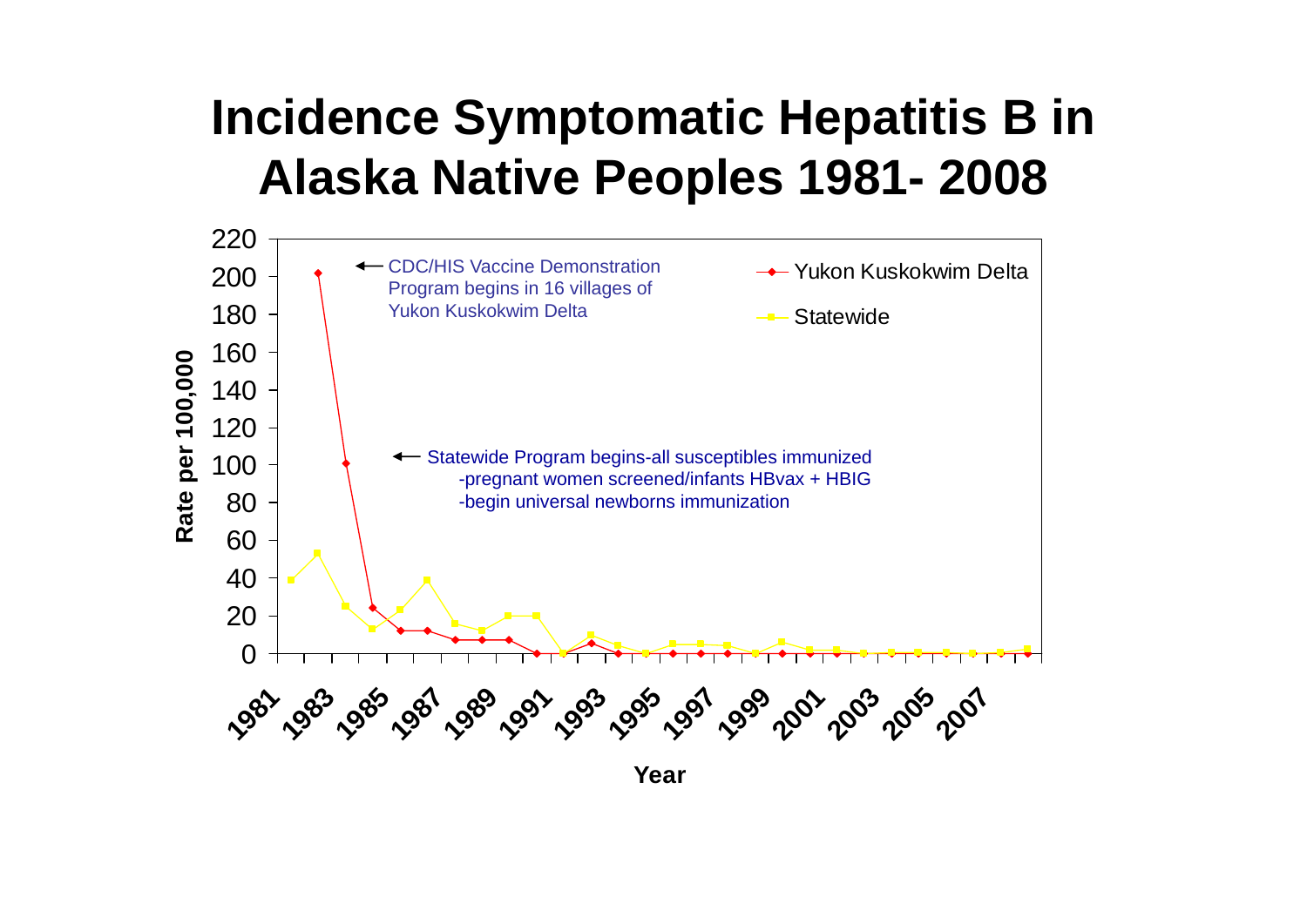#### **Age-specific Prevalence of HBV Infection Bristol Bay Eskimos, 1994**



J Infect Dis 2000;181:413-418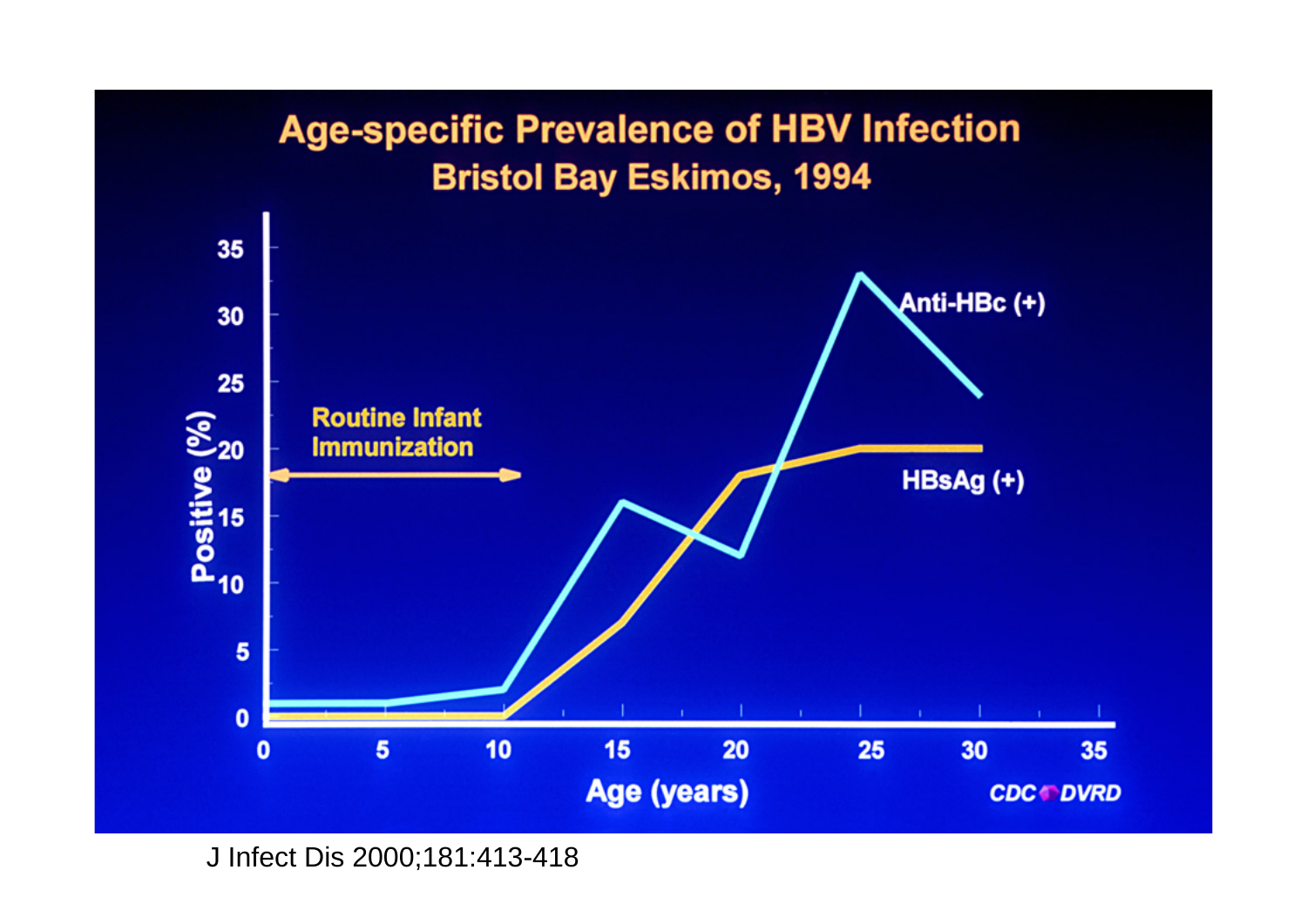#### **HCC in Alaska Natives <20 years of age**



P value for trend  $= 0.002$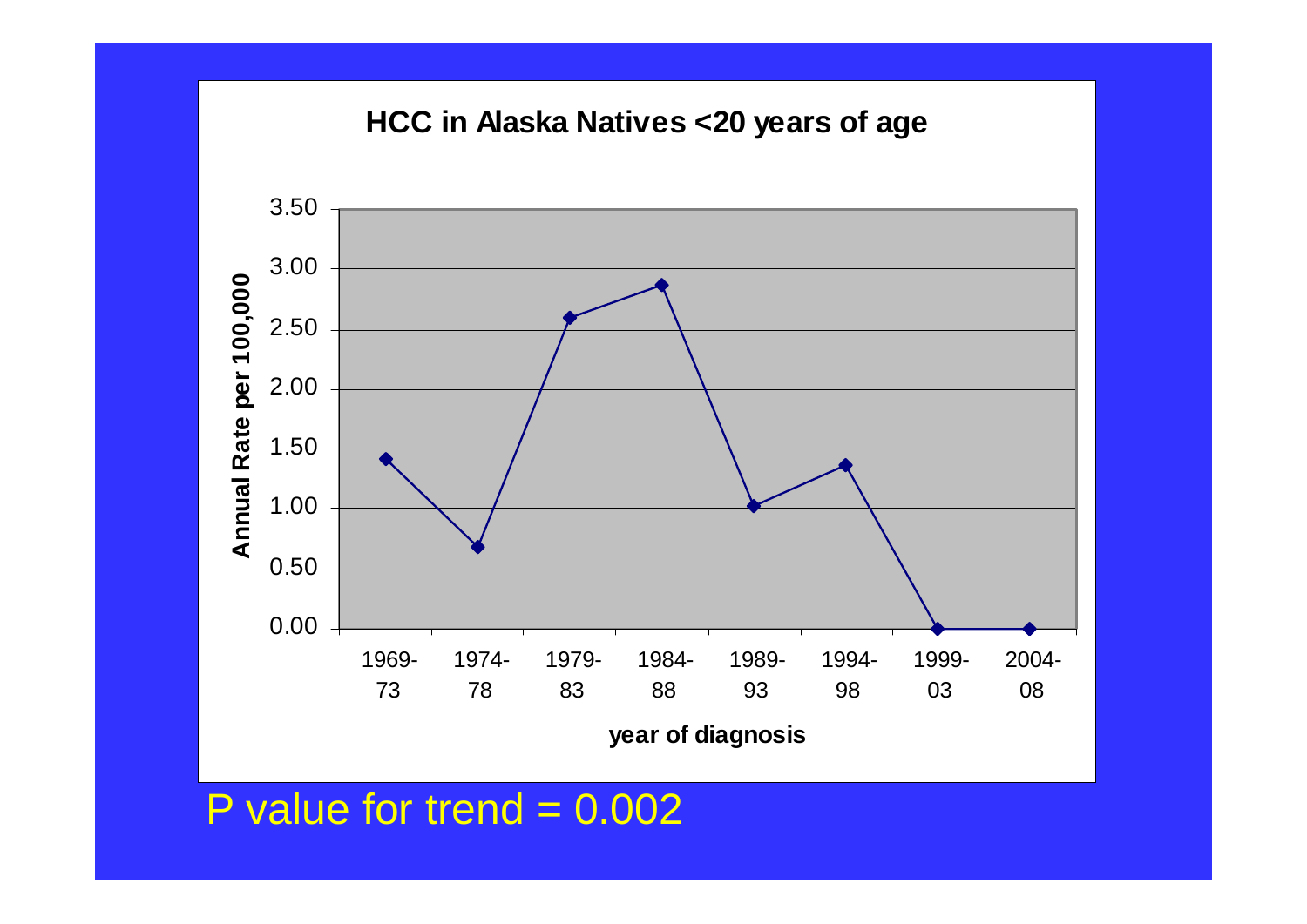## The Chronic HBV Alaska Cohort

- 1560 HBsAg-positive chronically infected persons were found: population-based cohort
- All clinical and lab data computerized
- Median follow-up of cohort: 21 years
- Median age at entry: 20 years
- Median age at last follow-up: 41 years
- Five HBV genotypes: 6 sub-types found
- •Over 20,000 stored sera on cohort
- Computerized program to send letters to patients every 6 months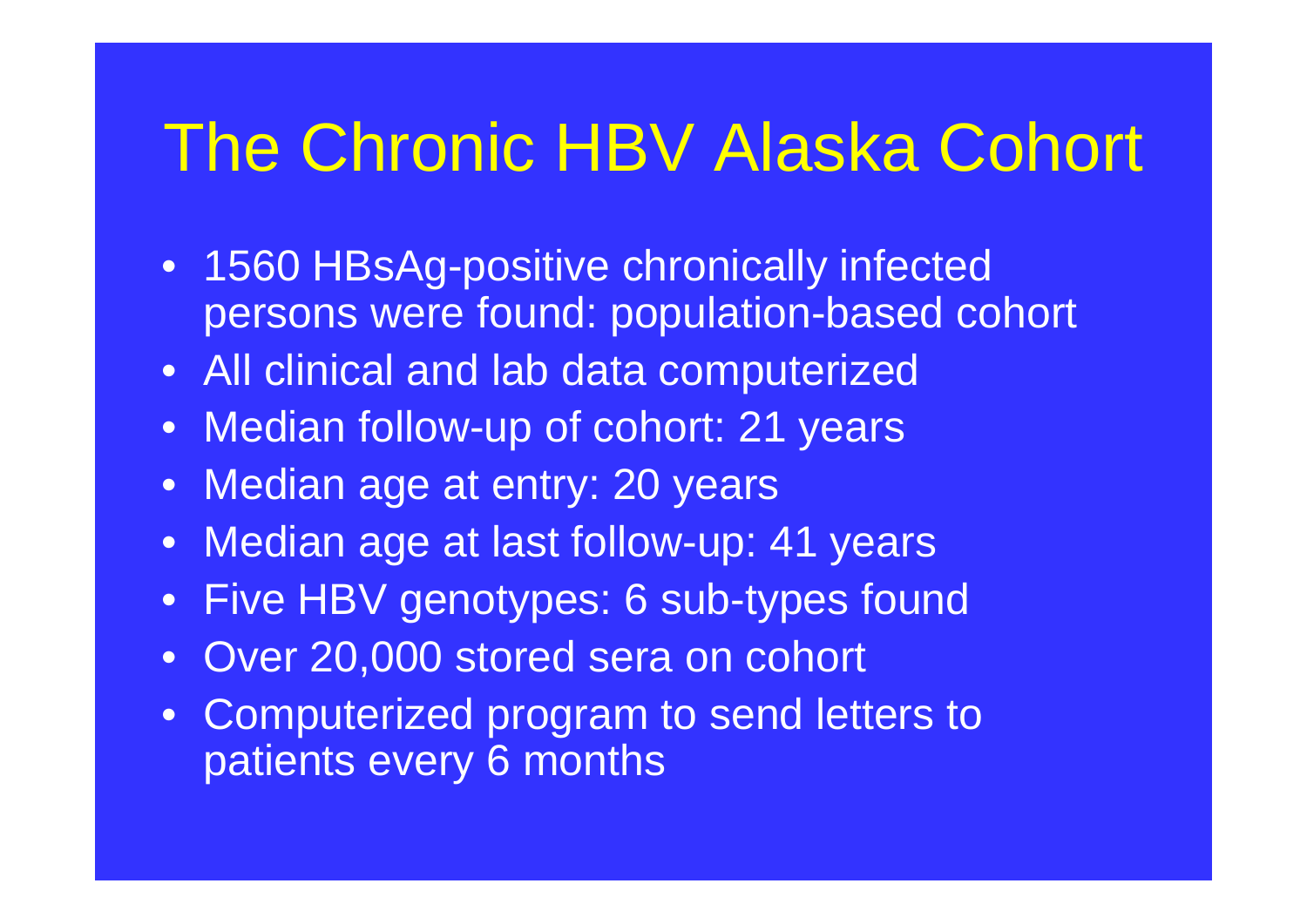# ANTHC Program to Follow Hepatitis B Carriers

- Reminder Letter every 6 months to patient;
- Lists of patients to draw blood on goes to CHAP, Regional Hospital and provider
- Blood drawn by CHAP or hospital lab, spun down and sent to ANMC lab
- ANMC tests for ALT, AST, AFP, HBeAg/anti-HBe
- Hepatitis B RN and Brian McMahon check all results on computer weekly (about 2 hours)
- If initial ALT, AST and AFP WNL computer generated letter sent to patient informing them of normal results.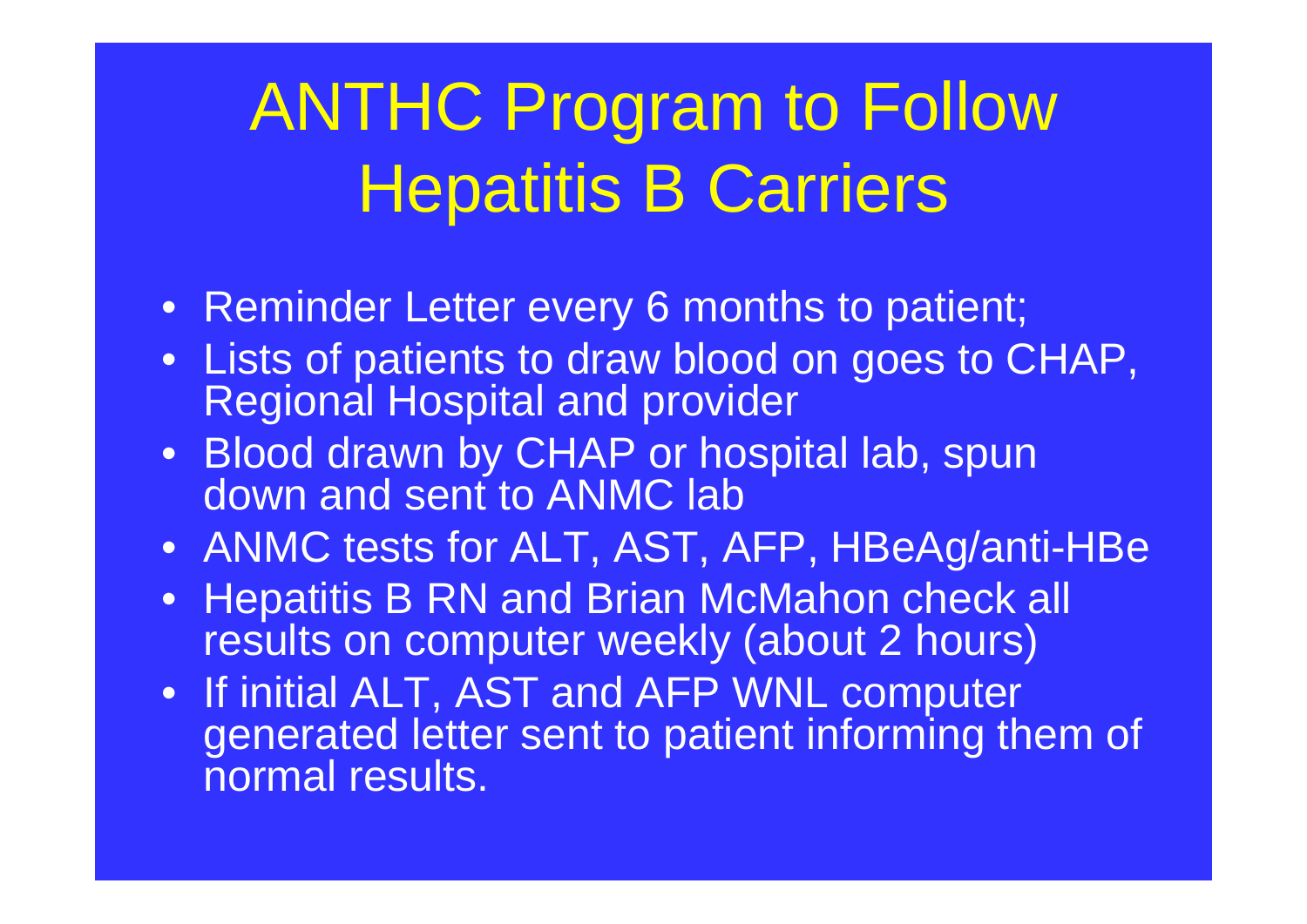## ANTHC Program to Follow Hepatitis B Carriers Continued

- If ALT or AST > UNL: Patient evaluation – HBV DNA level
	- History including medication use, history recent Alcohol use, history diabetes or elevated cholesterol or triglycerides
	- BMI: Need height and weight to calculate
	- Liver panel and CBC, HCV and HDV
	- Autoimmune markers in females if HBV DNA < 2,000 IU/ml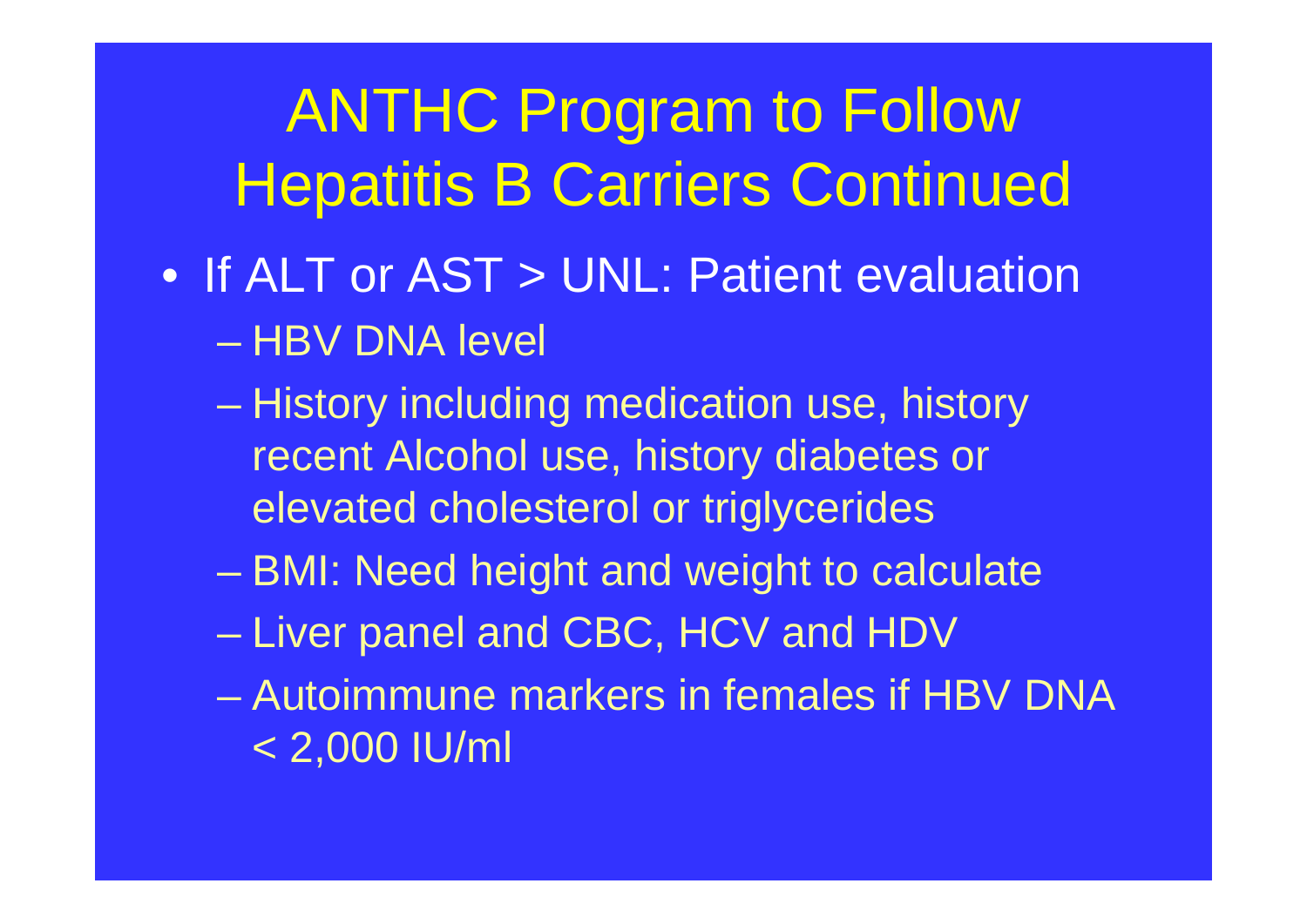#### Which Patients Receive further Evaluation?

- Persons with AFP > 10ng/ml are referred for ultrasound done at nearest hospital, reviewed by teleradiography
- Patients with elevated ALT and HBV DNA > 2,000 IU/ml are recommended for a liver biopsy at ANMC to see if they need treatment
- Patients with moderate or severe inflammation or fibrosis > Metavir 2 treated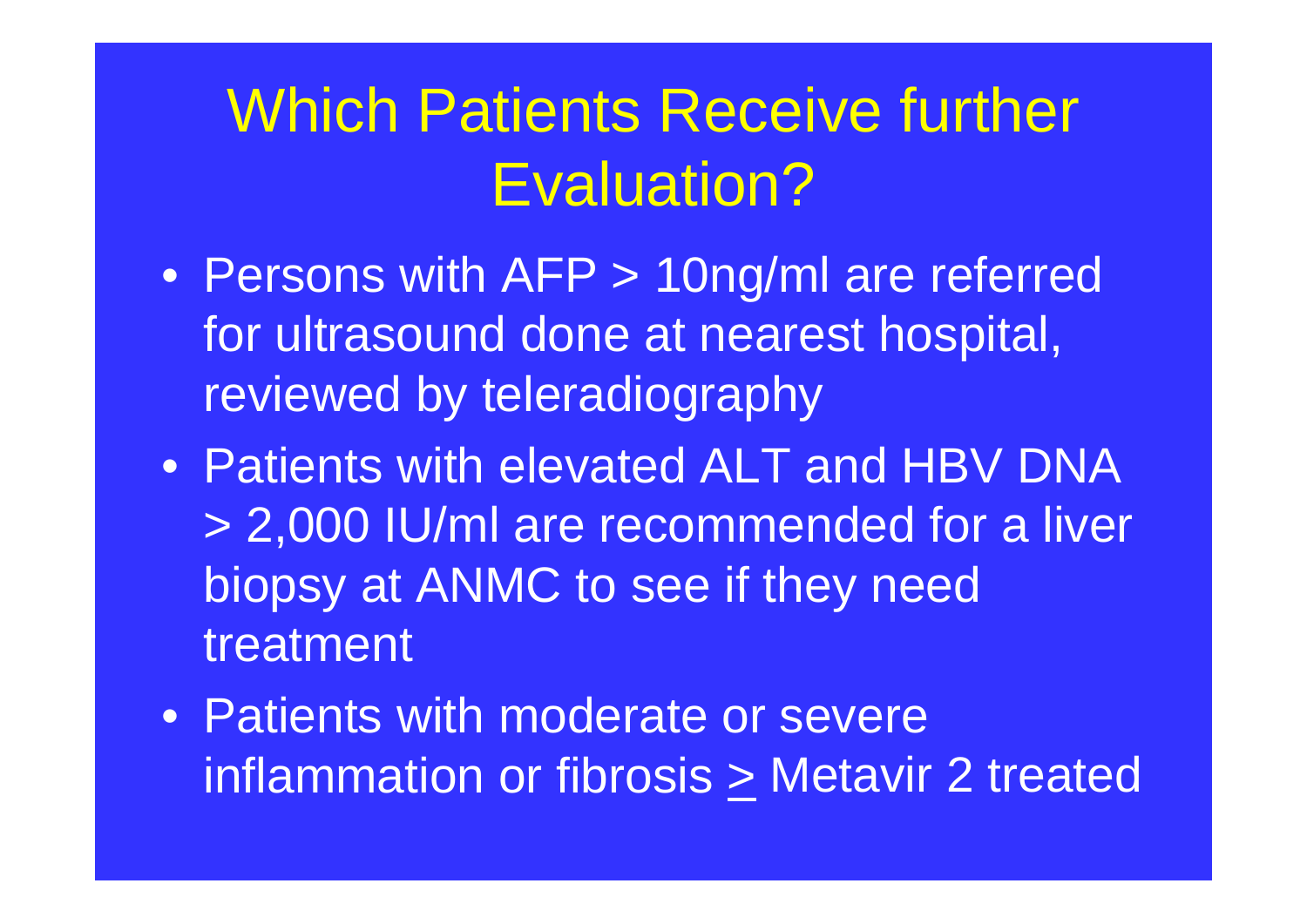#### HBV Genotypes in Alaska Natives



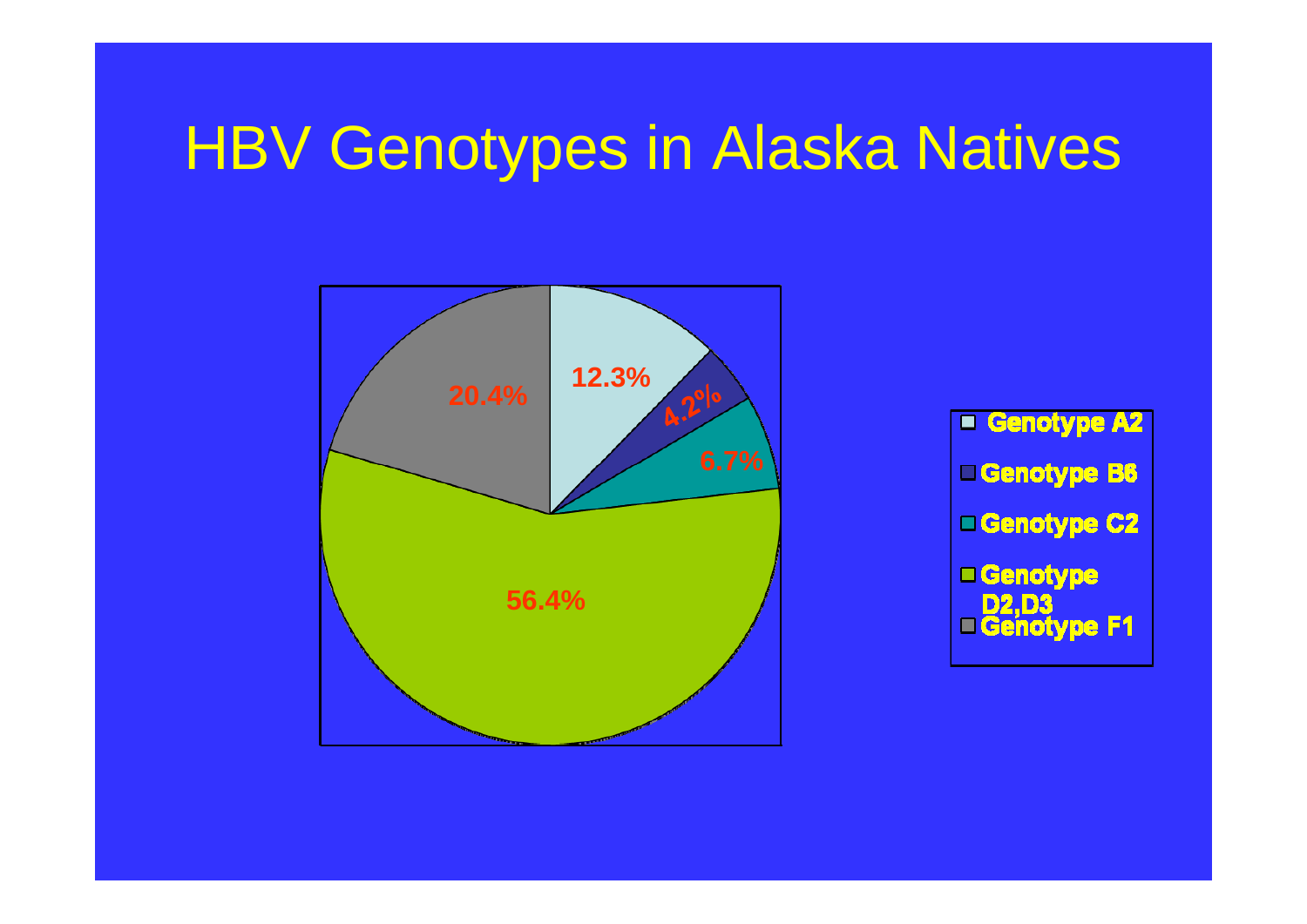#### **Geographic Distribution of HBV Genotypes in Alaska Natives**

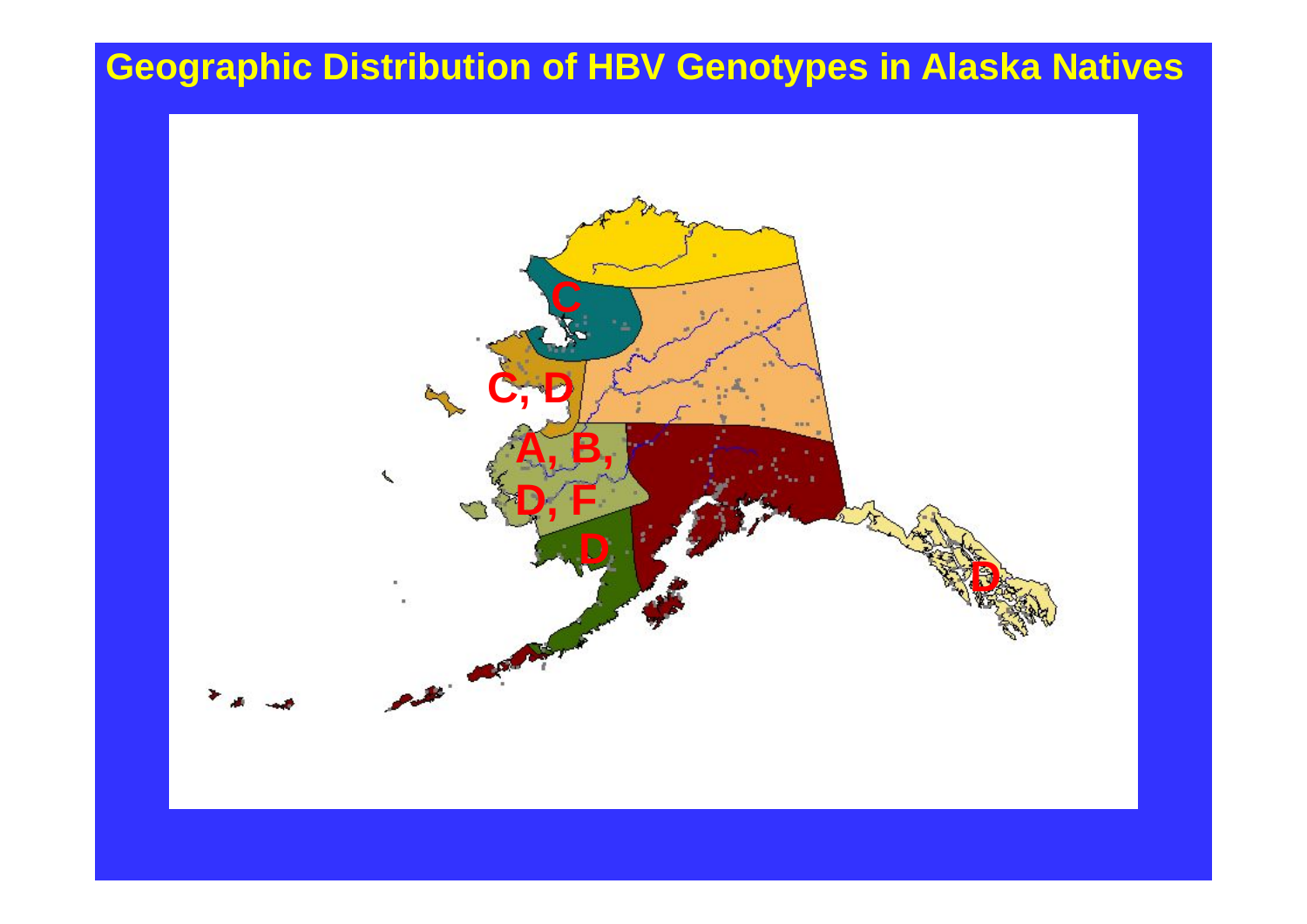#### Median Age of HBeAg Seroconversion by Genotype: Median 21 Years Follow-up\*

| Genotype       | No. HBeAg+ | Age 50%<br>lost HBeAg | Age 75%<br>lost HBeAg |
|----------------|------------|-----------------------|-----------------------|
| $A_{2}$        | 34         | 19.8                  | 32.1                  |
| $B_6$          | 6          | 19.5                  | 27.5                  |
| C <sub>2</sub> | 36         | 47.8                  | 58.1                  |
| $\mathsf{D}$   | 305        | 18.0                  | 27.3                  |
| $F_{4}$        | 126        | 16.1                  | 24.5                  |

Gastroenterology 2007;133:1452-57 \*P<.001 genotype C vs. other genotypes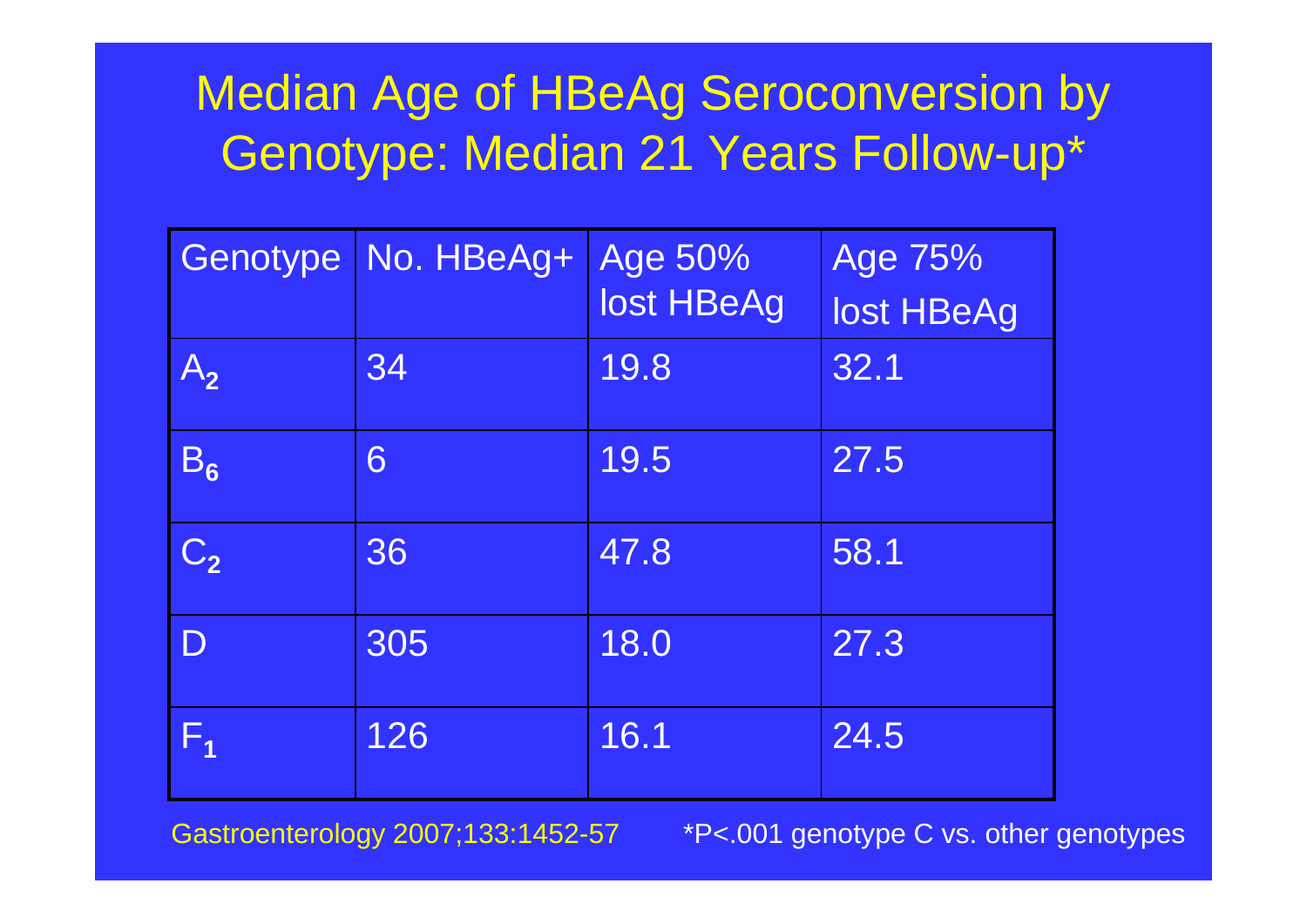# Characteristics of HBV **Genotypes**

- Genotype A2 and D associated with HCC in older persons mean age > 60 years
- Genotype C associated with: – HCC in middle age persons ~ age 50 – More flares of ALT >2 X ULN
- Genotype F1 associated HCC in children and young adults; mean age 22 years
- Genotype B6: Similar to B1 Japan: no HCC or liver decompensation to date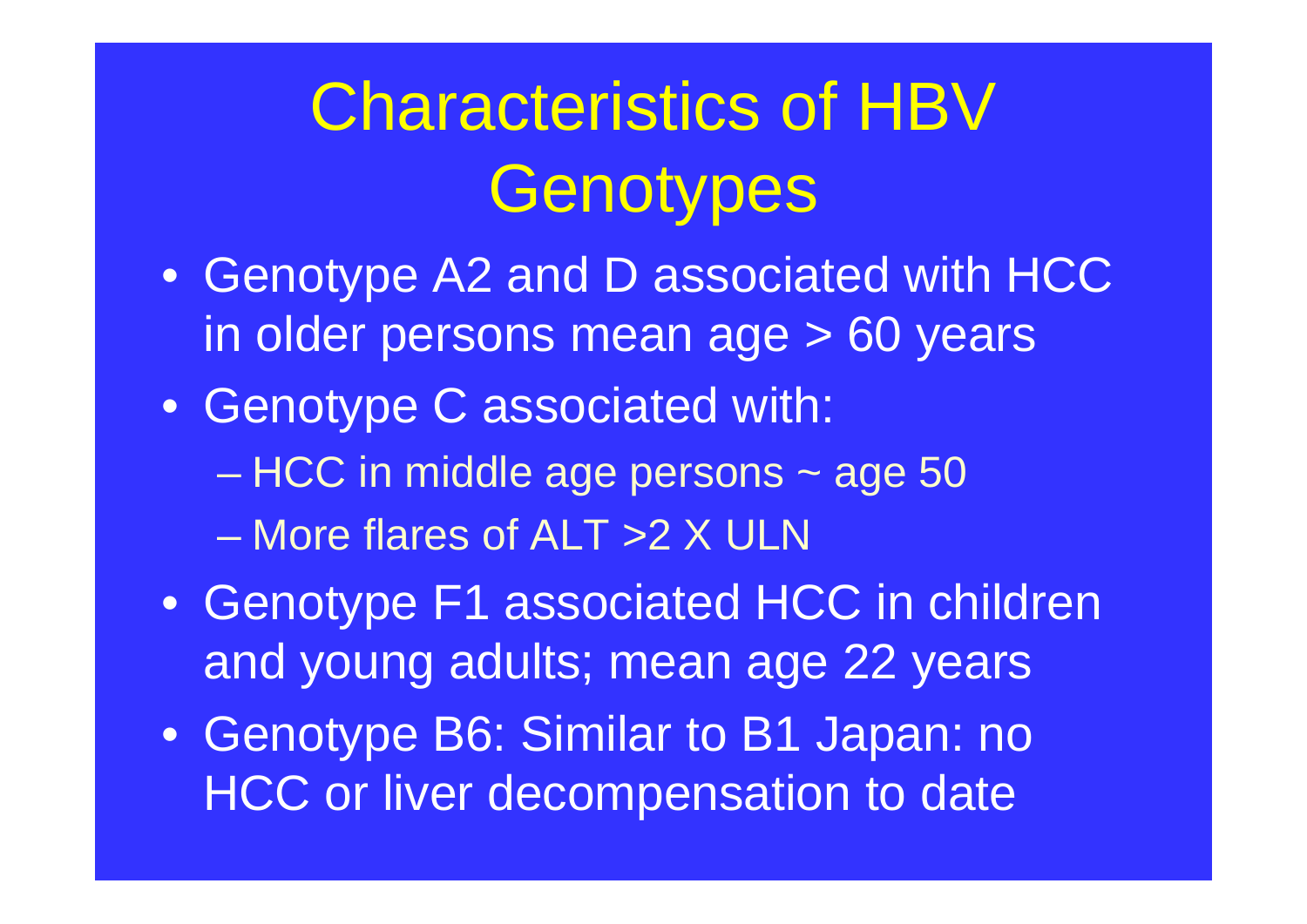## Results of Follow-up

• 50% persistently normal ALT; 49%, one or more ALT elevations: Etiology  $-$  Chronic hepatitis B\*\* 24% – Heavy ETOH use  $128\%$ – NAFLD 25%– Other/unknown 23%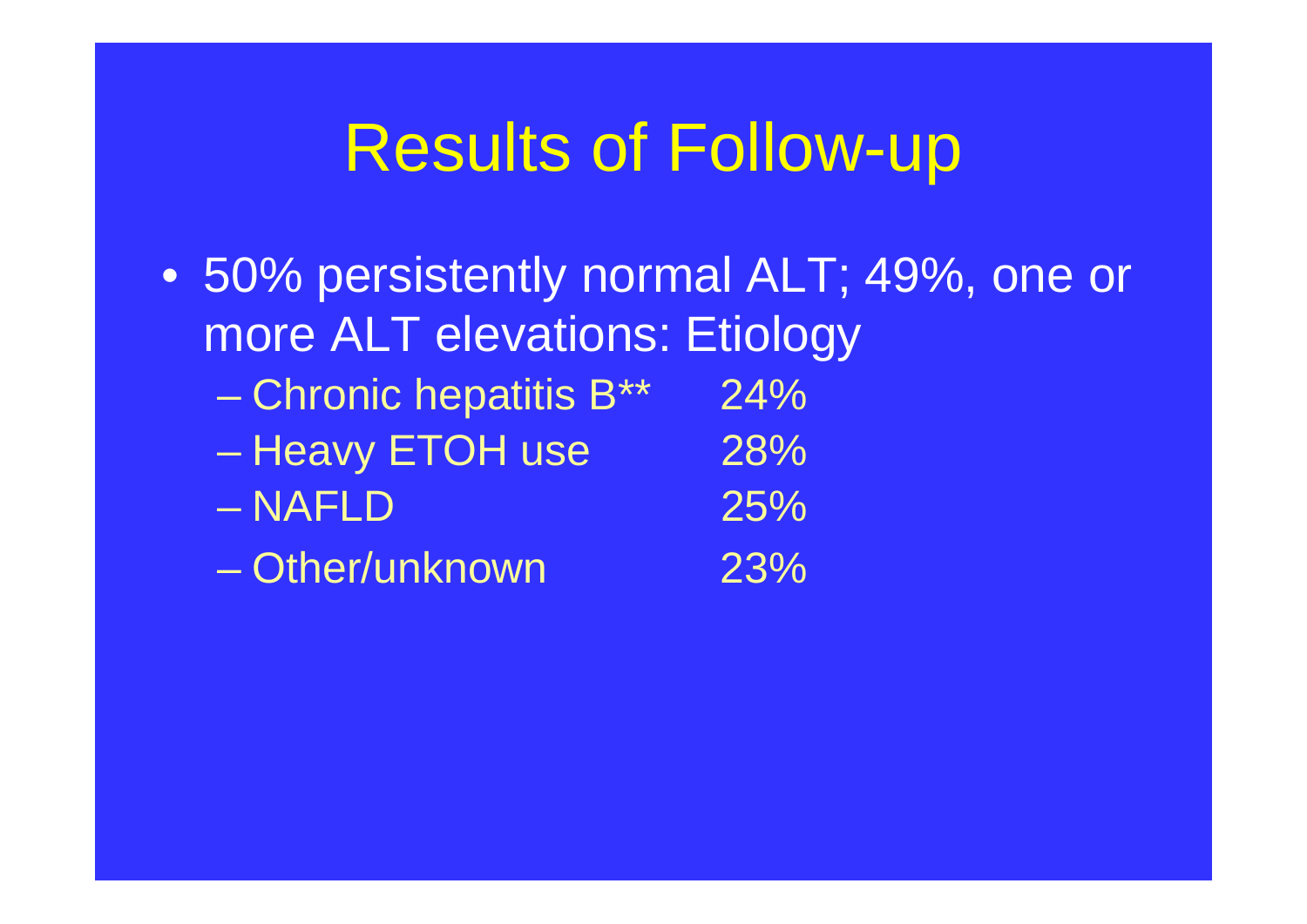# Alaska Natives and American Indians in Alaska with Hepatitis C

• Anti-HCV positive AN/AI

- 1,994 1,201
- $\bullet$ Total number enrolled in study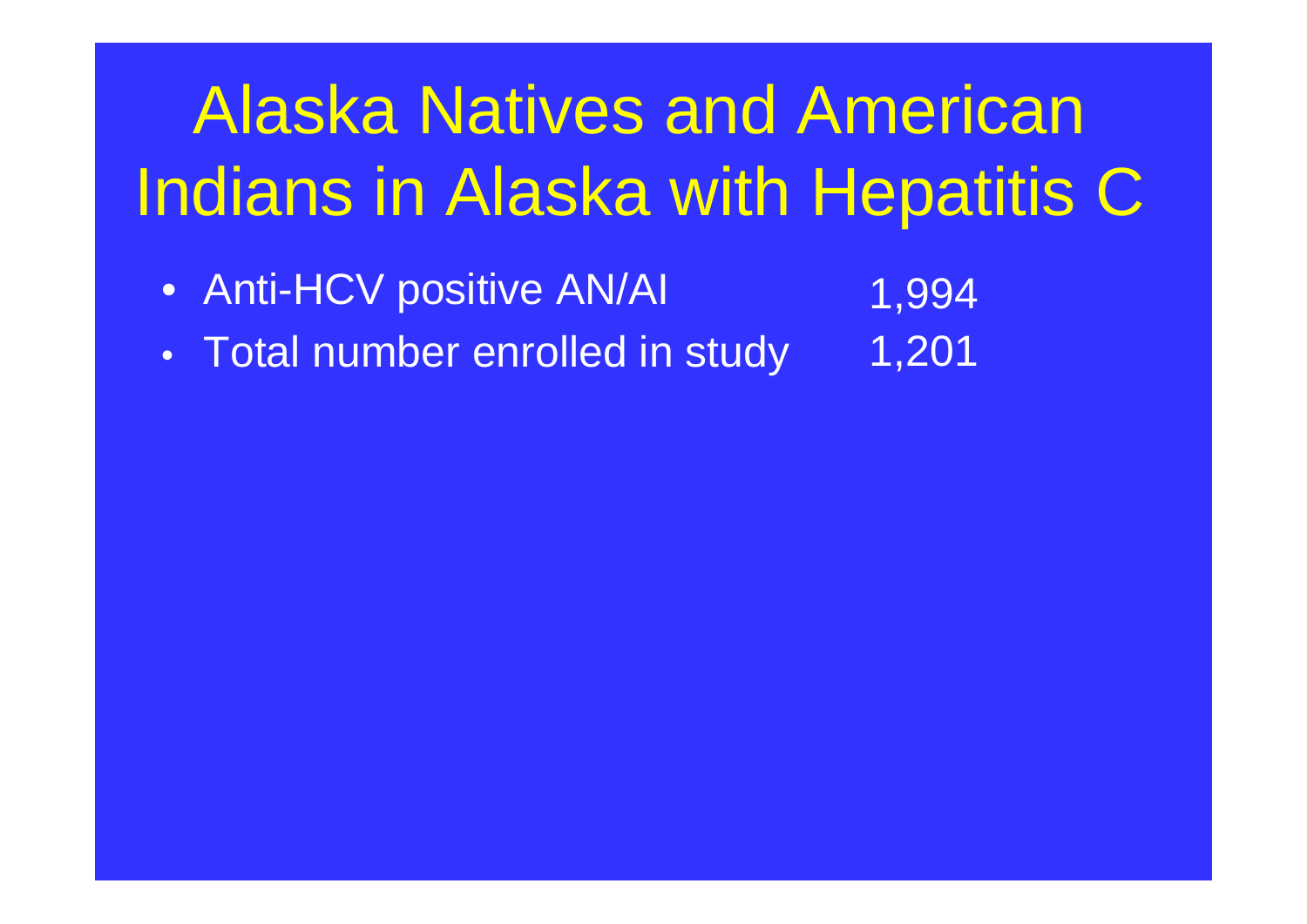## Conclusions: Epidemiology of HCV in Alaska Natives

- Prevalence of HCV within NHANES estimates for US
- Risk Factor distribution same as US
- Proportion who recovered from HCV same as NHANES study
- Genotype distribution similar to NHANES except slightly increased proportion of genotype 3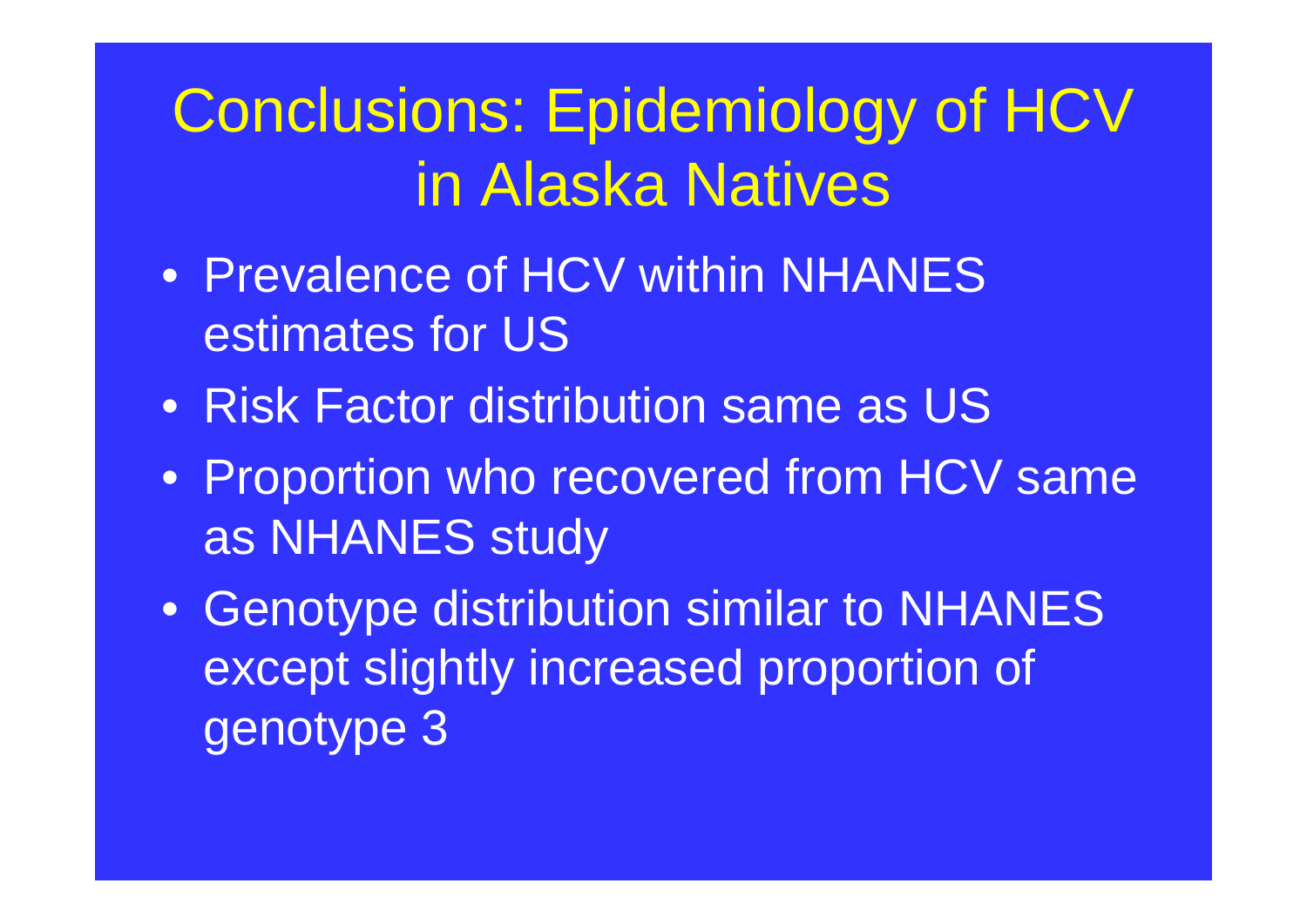#### Hepatitis C Complications

- ESLD Total: 122 – ESLD without HCC: 105 – ESLD with HCC: 17 – Liver transplant: 5 • HCC Total: 29 – HCC with ESLD 18 (3 living) – HCC without ESLD – 11 (5 living)
- Total All Complications: 133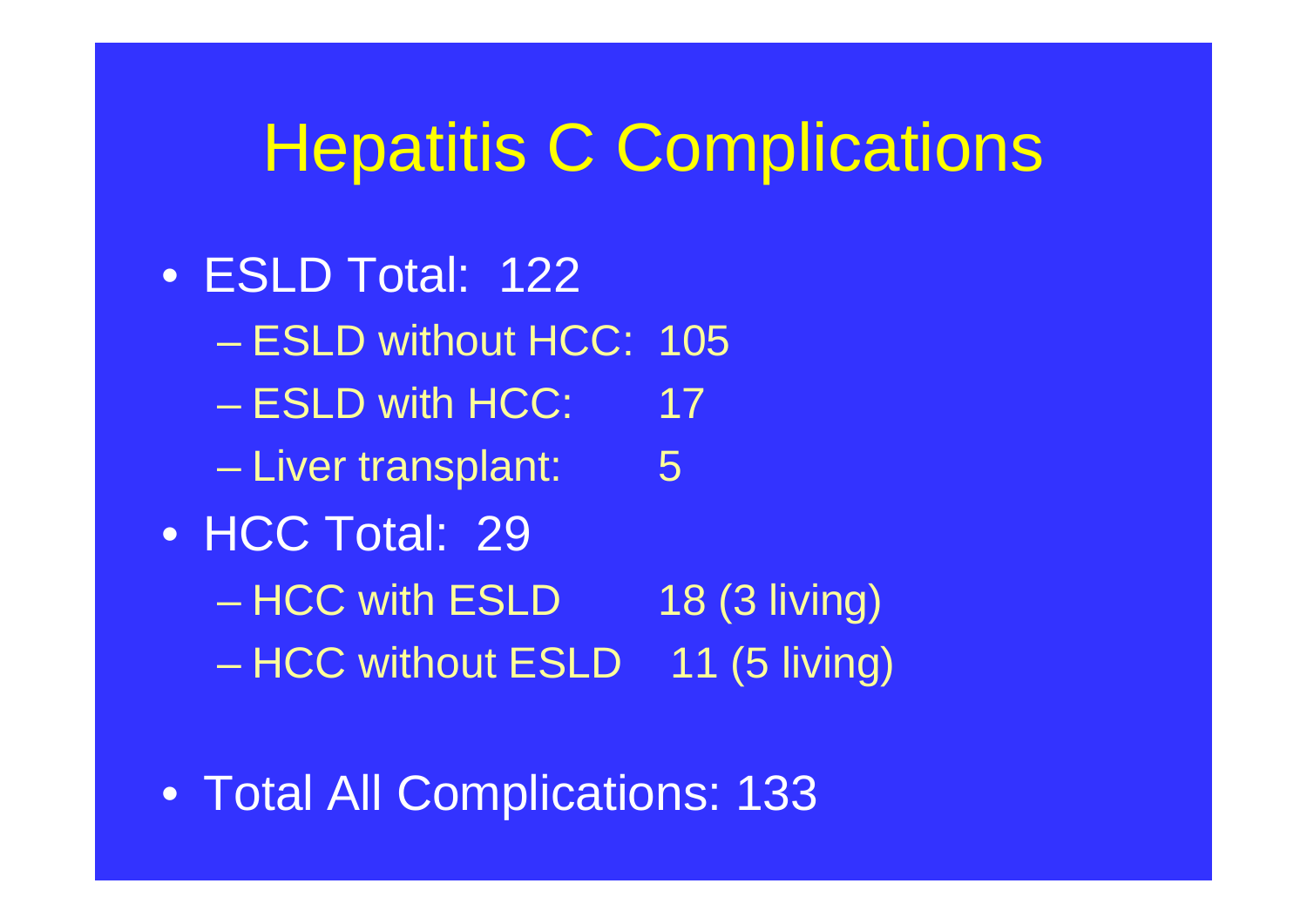## What is Killing HCV Infected? Patients Alaska HCV Outcome **Study**

- Retrospective-prospective populationbased study
- 960 patients followed 1994-2005
	- 695 chronic HCV; 214 recovered (RIBA +)
	- Mean years prospectively: 7.2 years
	- Mean years retrospectively: 12.1 years

McMahon et al Gastroenterology 2010; in press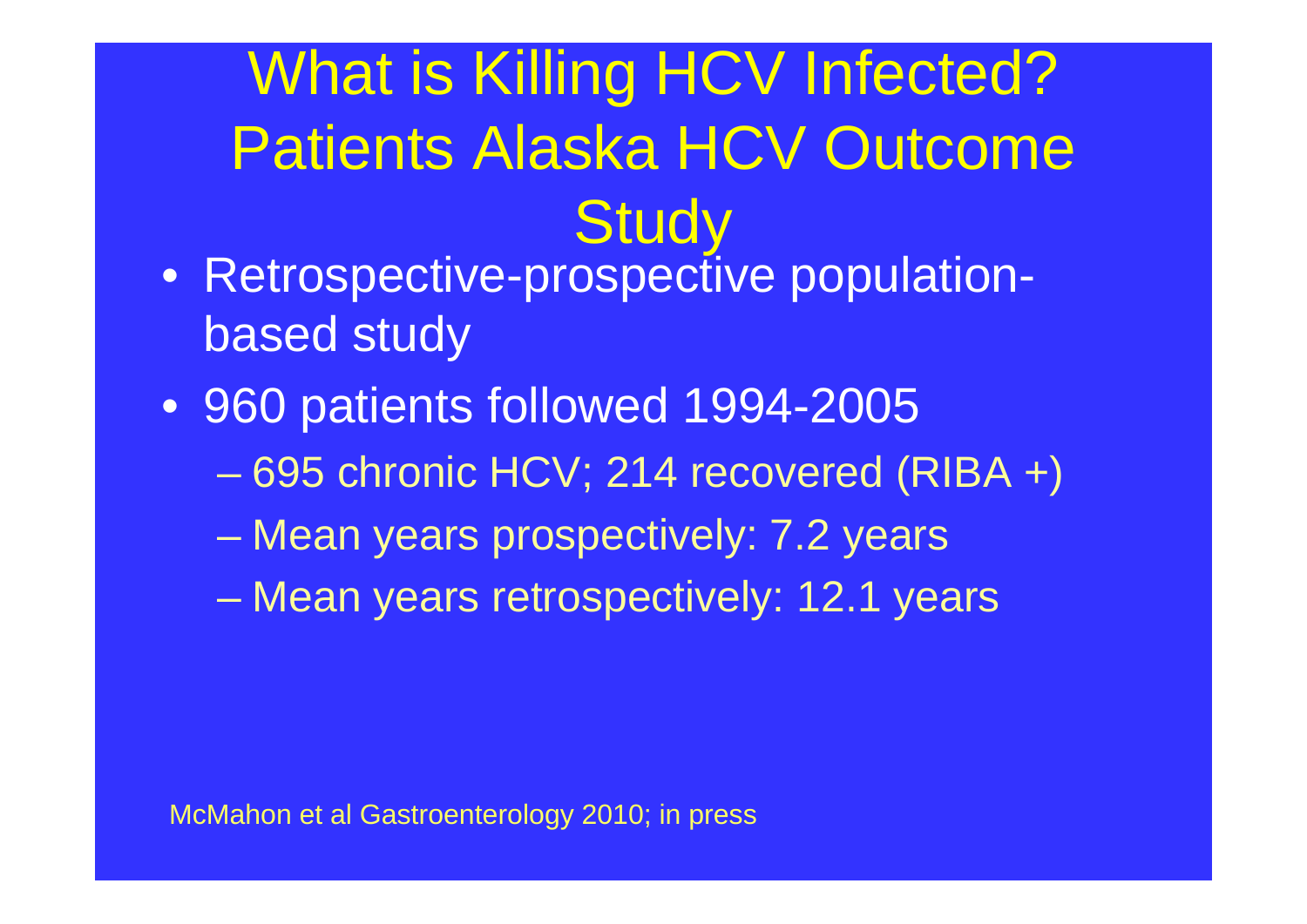### HCV Outcome Study: Initial **Evaluation**

- Alcohol usage measured at enrollment – 13% consumed  $\succeq$  50gms ETOH/day
- Incidence calculated per 100 person years of follow-up
	- End stage liver disease
	- Liver related death
	- HCC
- Persons with chronic HCV were compared to those who recovered.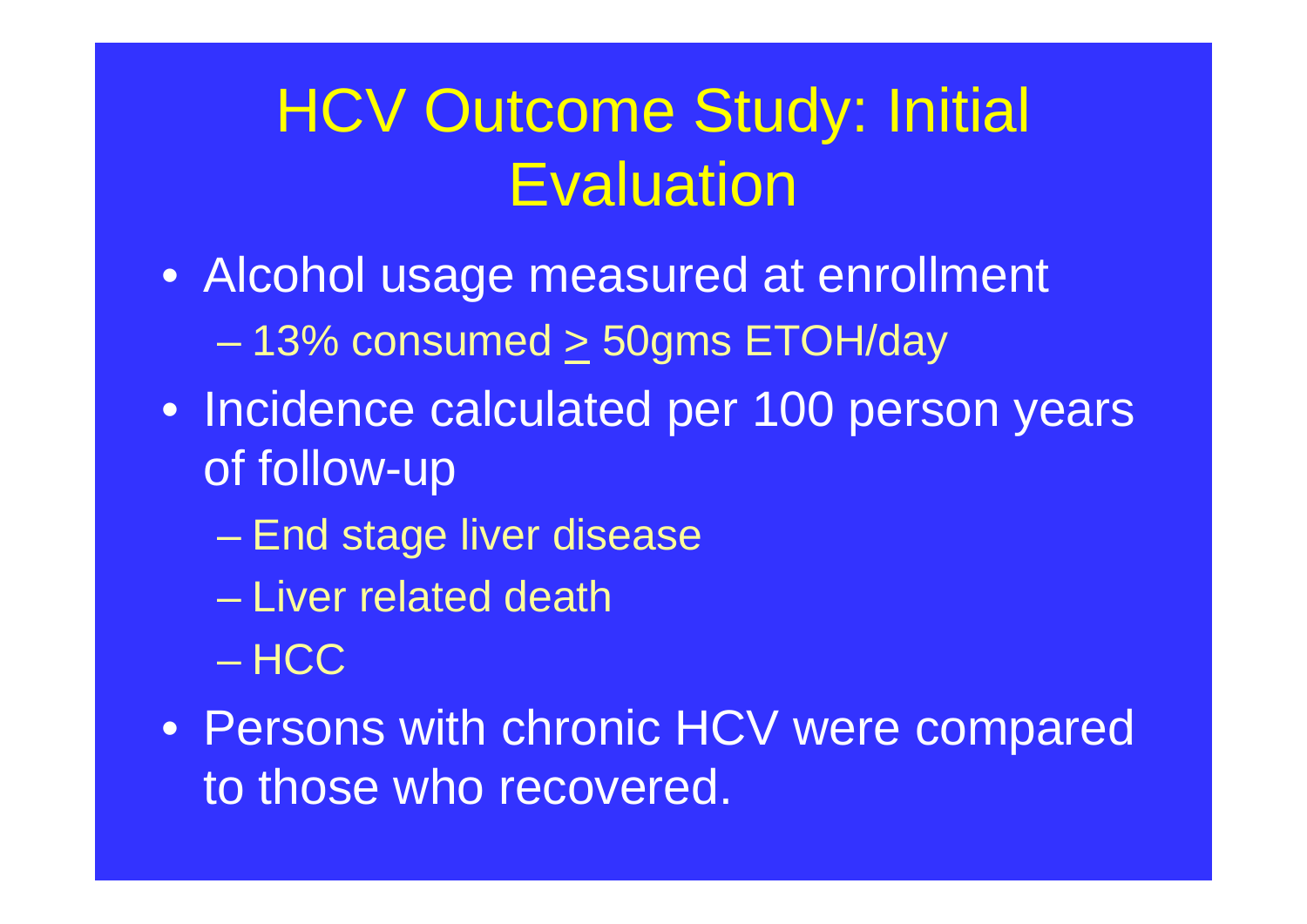Figure: Flow Diagram of HCV Positive Alaska Natives in Outcome Study 1992-2005

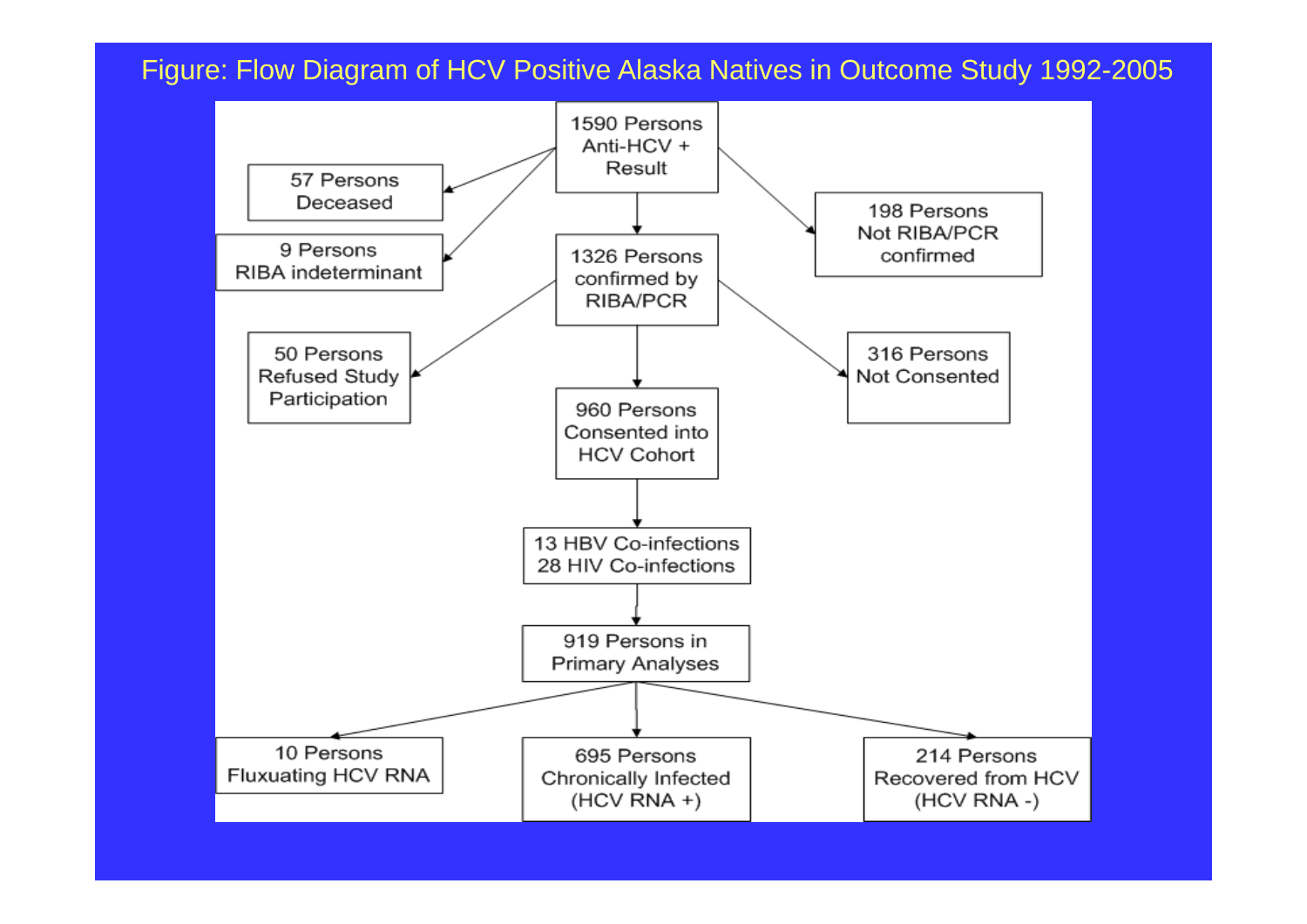## Incidence End Stage Liver Disease per 100 Person Years

| <b>Factors</b>         | <b>Chronic</b><br><b>HCV</b> | <b>Recovered</b><br><b>HCV</b> | P Value     |  |
|------------------------|------------------------------|--------------------------------|-------------|--|
| Alcohol >50<br>gms/day | 3.21                         | 5.69                           | $P = 0.13$  |  |
| Alcohol <50<br>gms/day | 1.58                         | 0.36                           | $P = 0.002$ |  |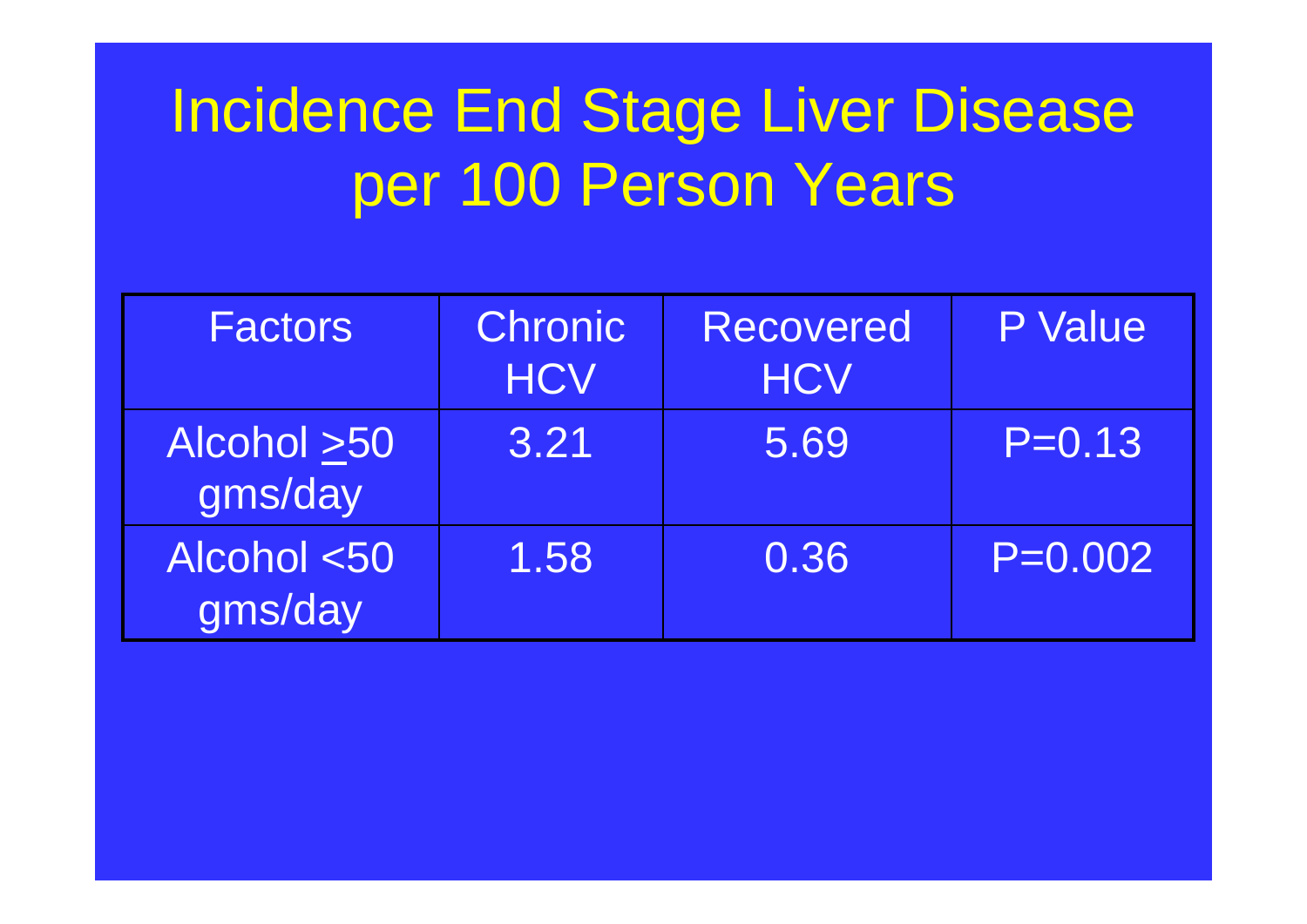#### Incidence Liver Related Death per 100 Person Years

| <b>Factors</b>         | <b>Chronic</b><br><b>HCV</b> | <b>Recovered</b><br><b>HCV</b> | P Value    |
|------------------------|------------------------------|--------------------------------|------------|
| Alcohol >50<br>gms/day | 2.28 vs.                     | 3.50                           | $P = 0.34$ |
| Alcohol <50<br>gms/day | 0.77                         | 0.09                           | $P = 0.01$ |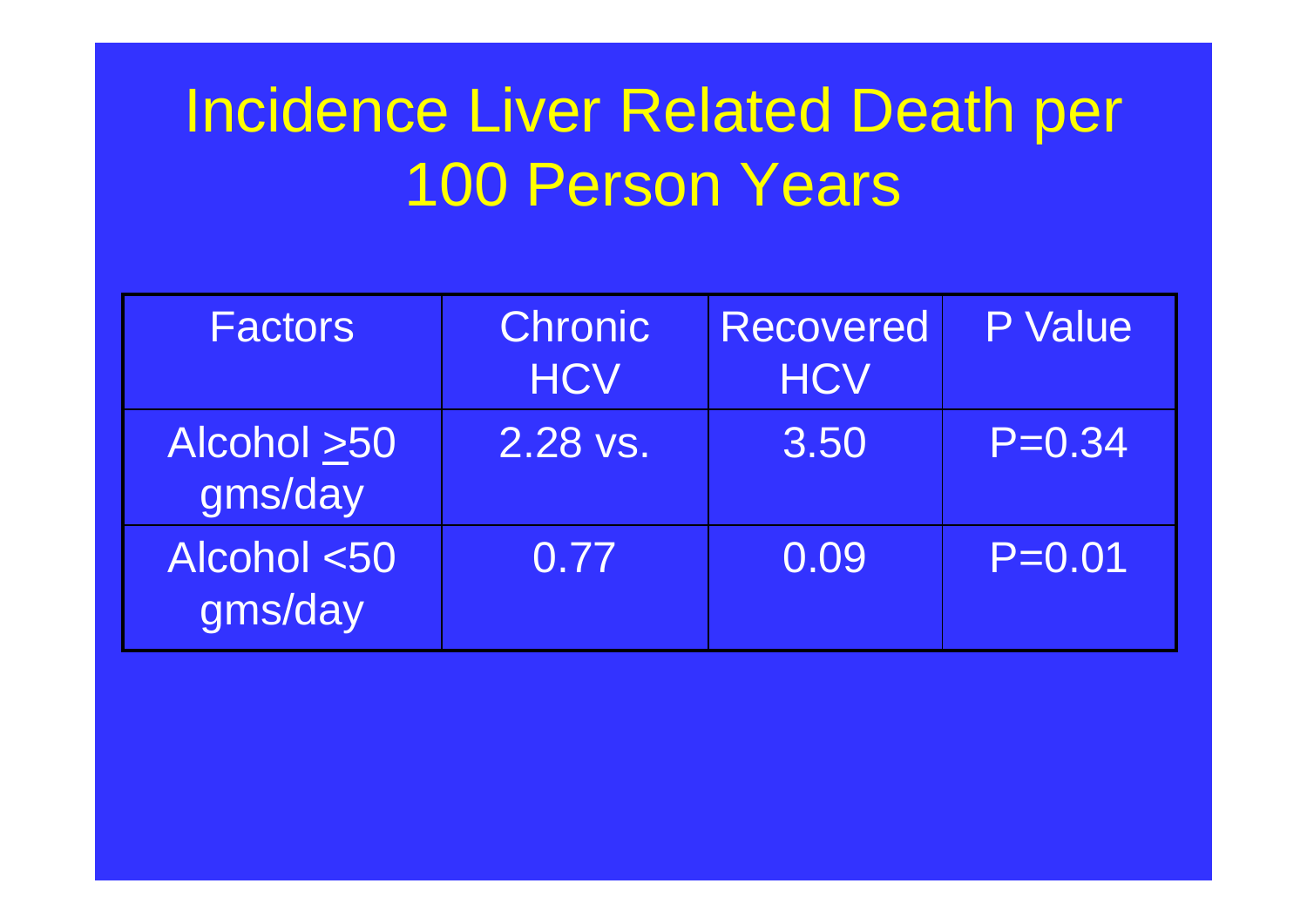Factors Associated with Developing End Stage Liver Disease in Alaska Native Persons (AN) with Chronic HCV

- Univariate Analysis
	- Heavy alcohol use (p = 0.004) l
	- $-$  older age at infection (p < 0.001)
	- –AFP > 8 ng/ml (p < 0.0001)
	- $-$  AST/ALT  $\geq$  1 (p < 0.001)  $\,$
	- $\mathcal{L}_{\mathcal{A}}$ HCV RNA level (p = 0.02)
- Multivariate analysis
	- –– older age
	- heavy alcohol use
	- $\mathcal{L}_{\mathcal{A}}$ – genotype 3

• Not associated: anti-HBc, diabetes, sex, BMI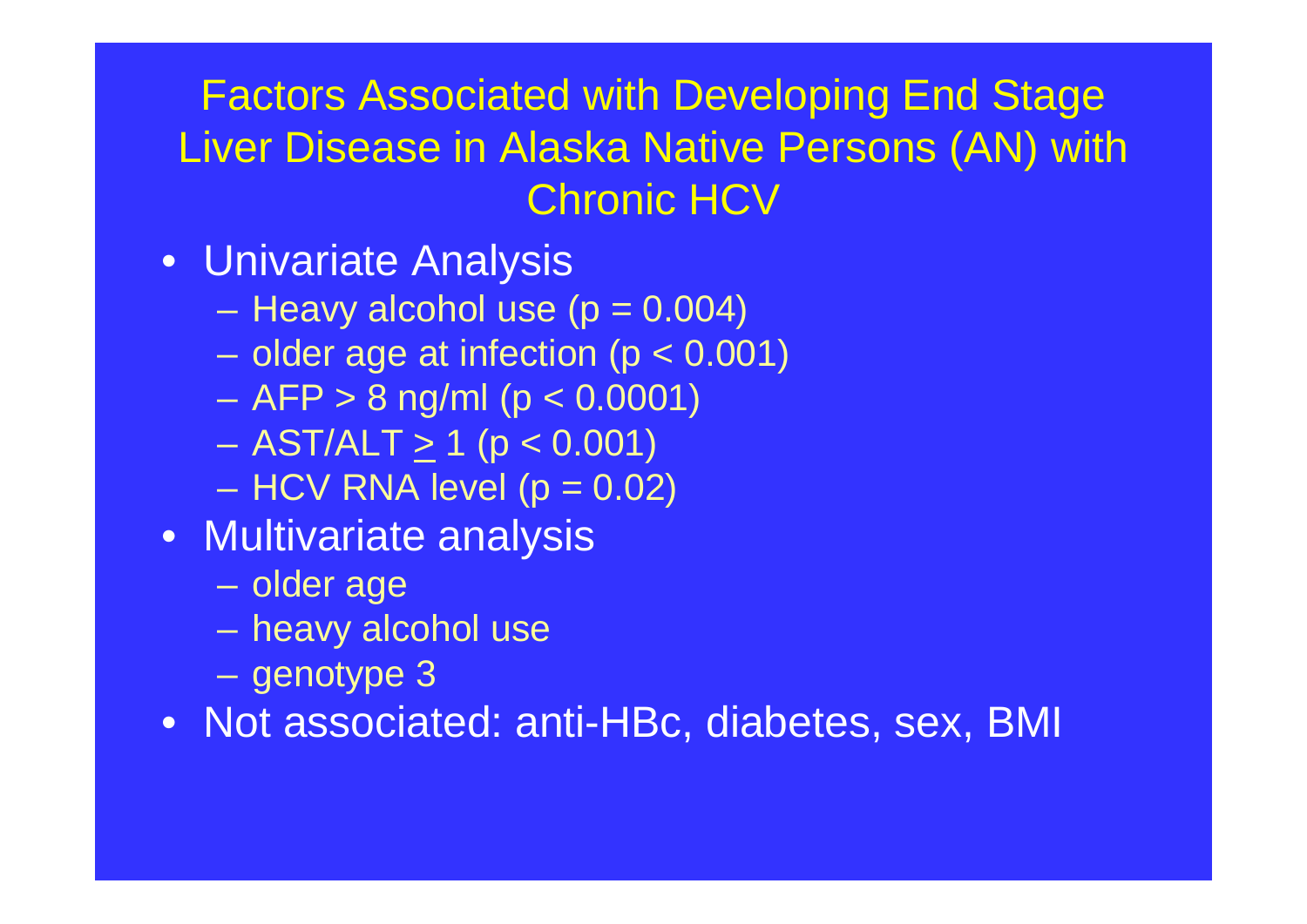## Mortality in Alaska Natives with HCV Infection vs. Those without

- AN persons with chronic HCV are 17 times more likely to die a liver related death than rest of the US population as a whole
- AN persons who recovered from HCV are 12 times more likely to die a liver related death than AN population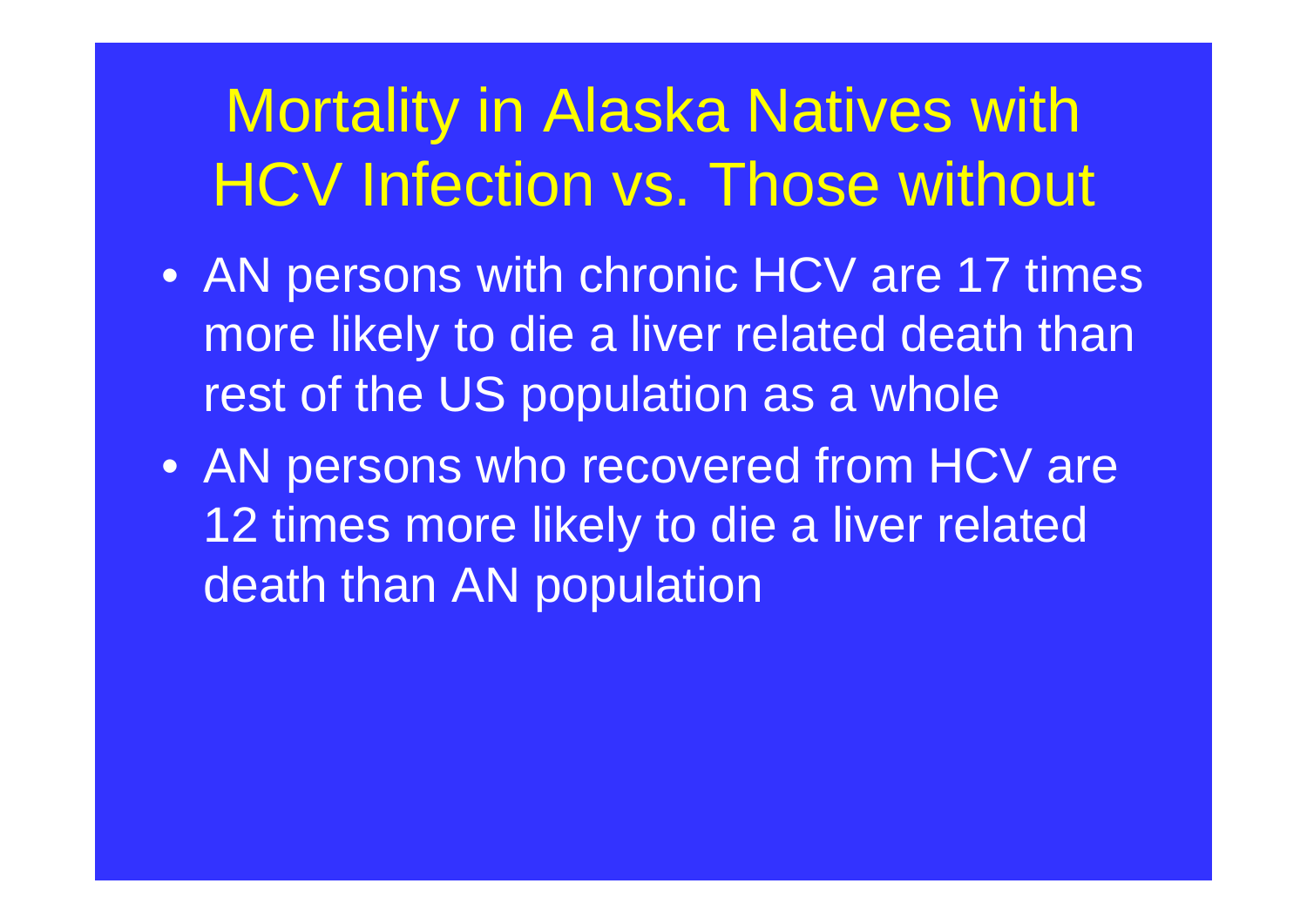# disease (ESLD) or liver-related death (LRD)

1  $0.9$ 



Predicted probabilities are calculated for a person infected with HCV at 25 years of age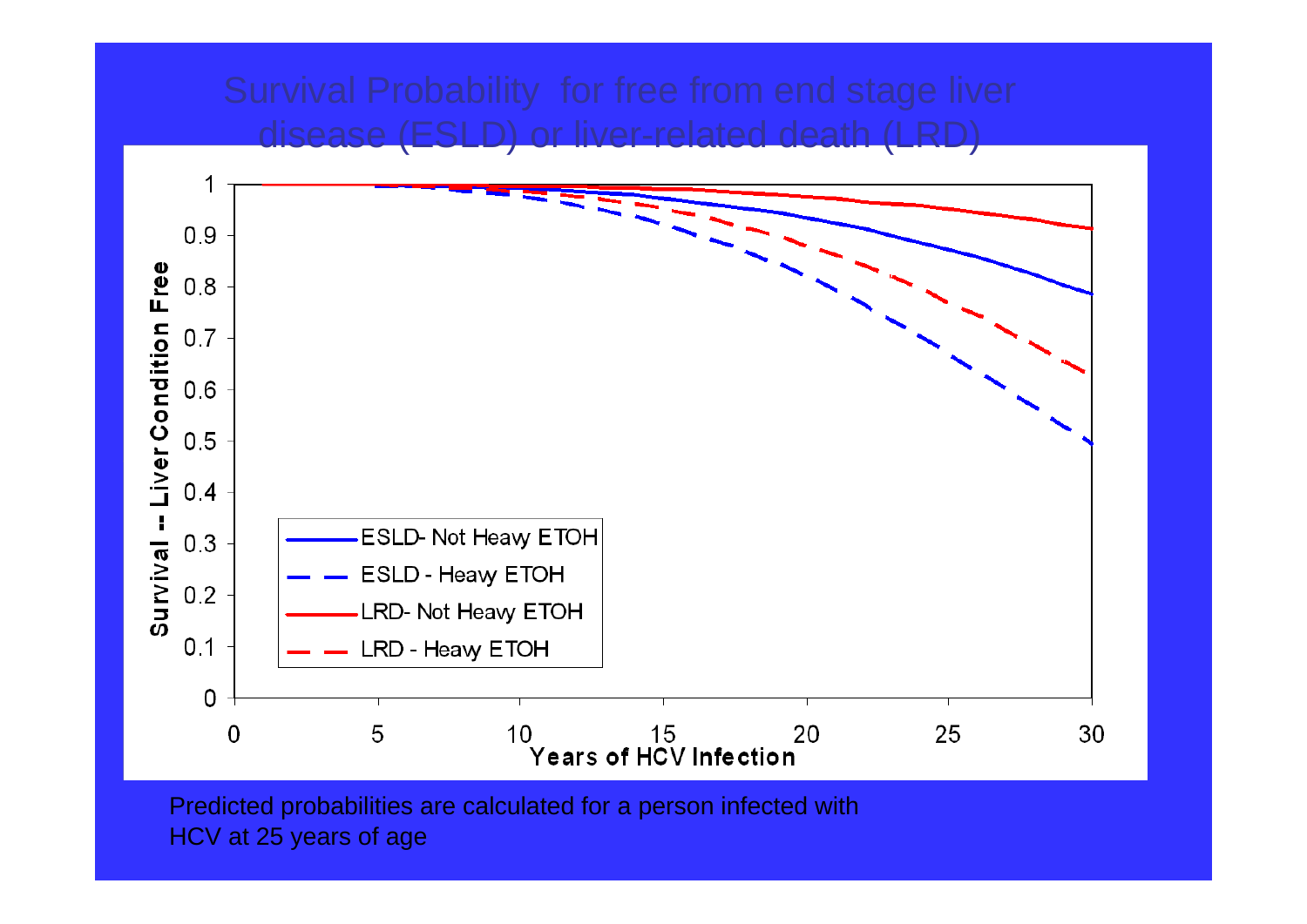### Difficulties in Treating HCV in Developed Countries

- Many patients are difficult to reach
- Many have medical or psychiatric contraindications
- Bottom line: > 50% of HCV infected patients will be difficult to treat even with universal health care and addition of newer medications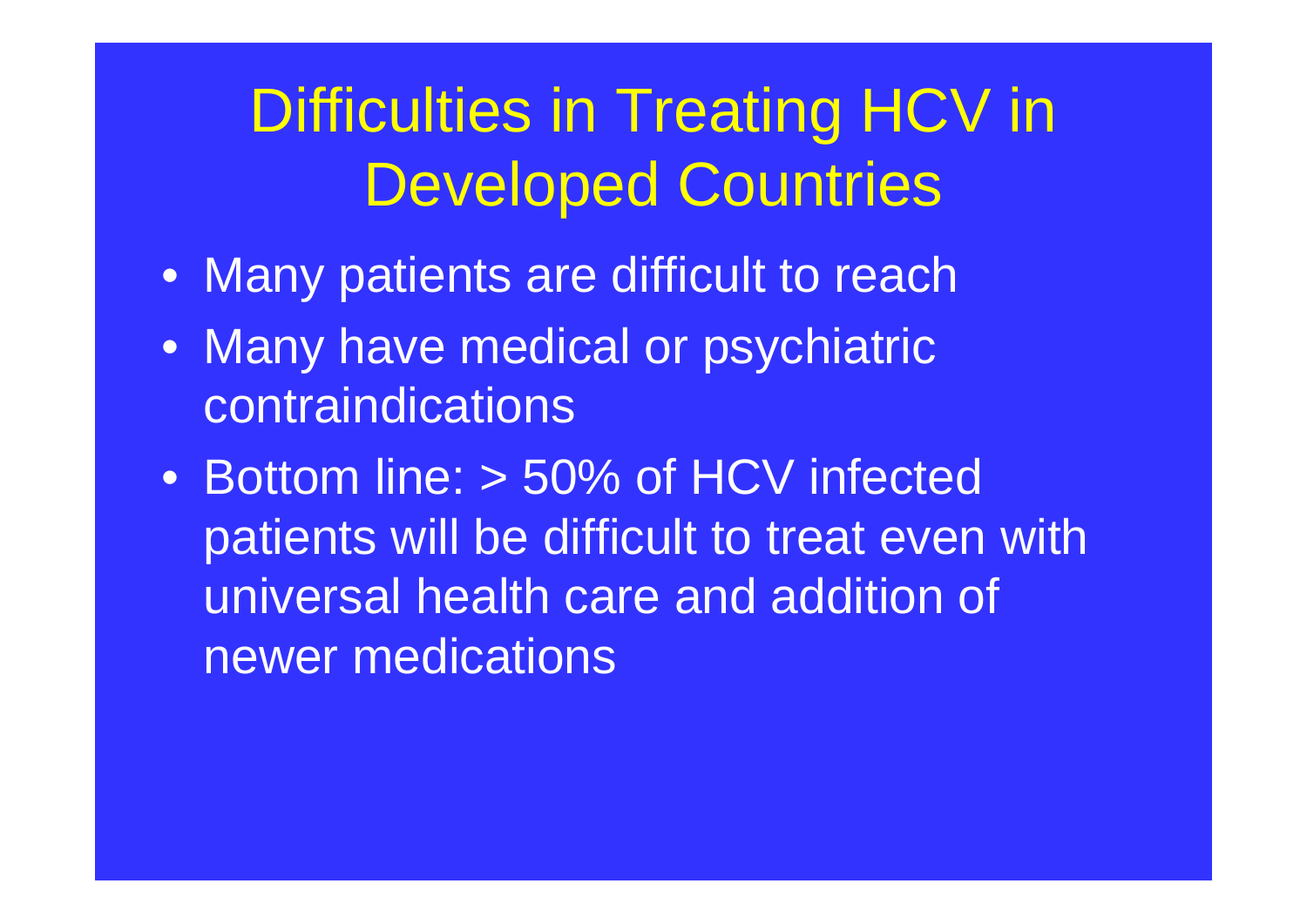## **HEPATITIS C TREATMENT ELIGIBILITY STUDY**

- Aim of Study
- To examine treatment barriers for Alaska Natives with chronic hepatitis C virus (HCV) infection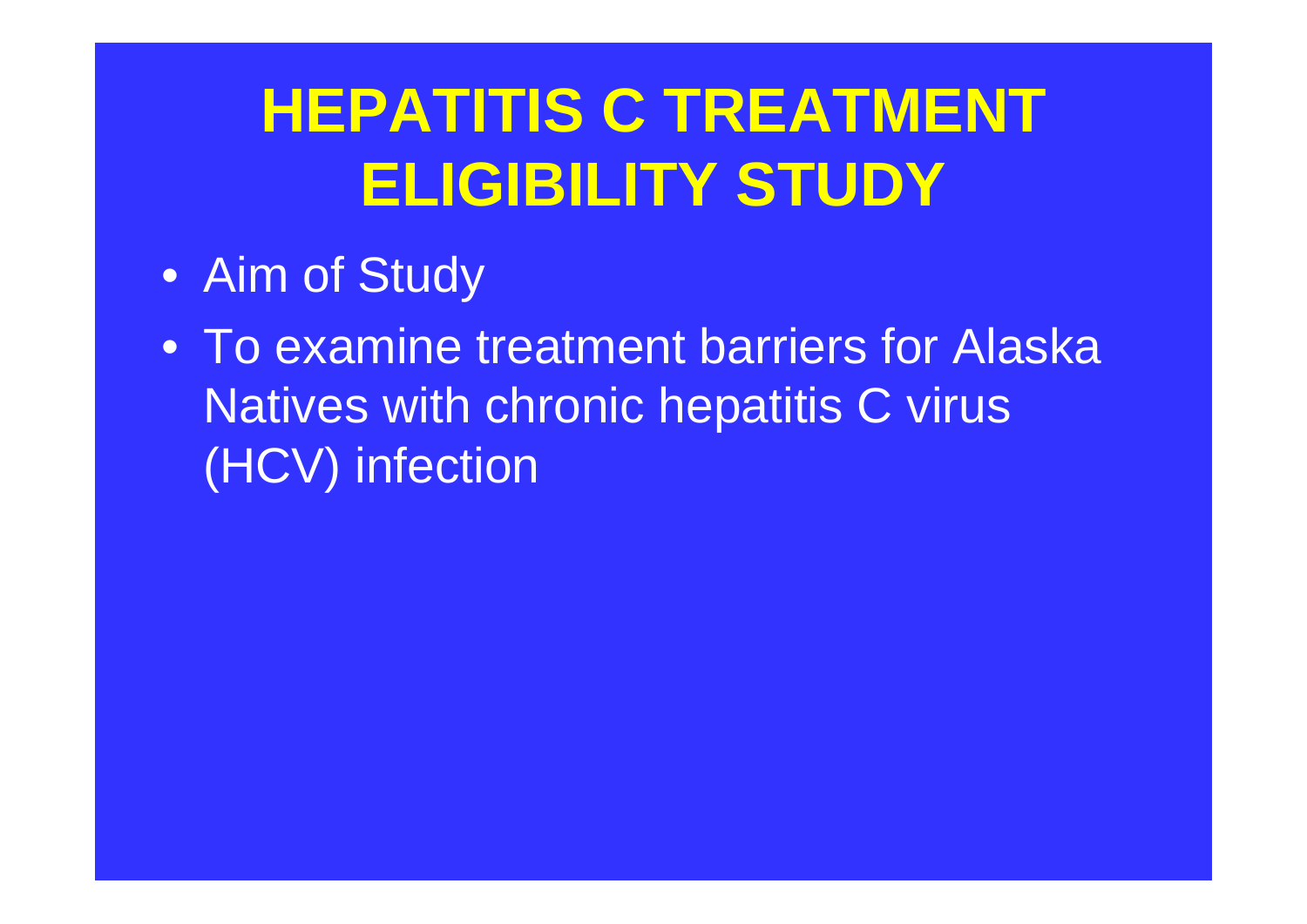#### **2003 Results: Reasons not treated (n = 90)** Reason Number (%) Did not keep appointments 32 (35.6%) Alcohol or drug abuse within 6 months 16 (17%) Patient decision to defer treatment 16 (17%) Liver biopsy without fibrosis or normal  $ALT = 8 (8.5%)$ Psychiatric condition and the condition of  $7(7.4%)$ Concurrent medical condition 6 (6.4%) Decompensated cirrhosis 3 (3.3%)  $Age > 65 years$  2 (2.2%)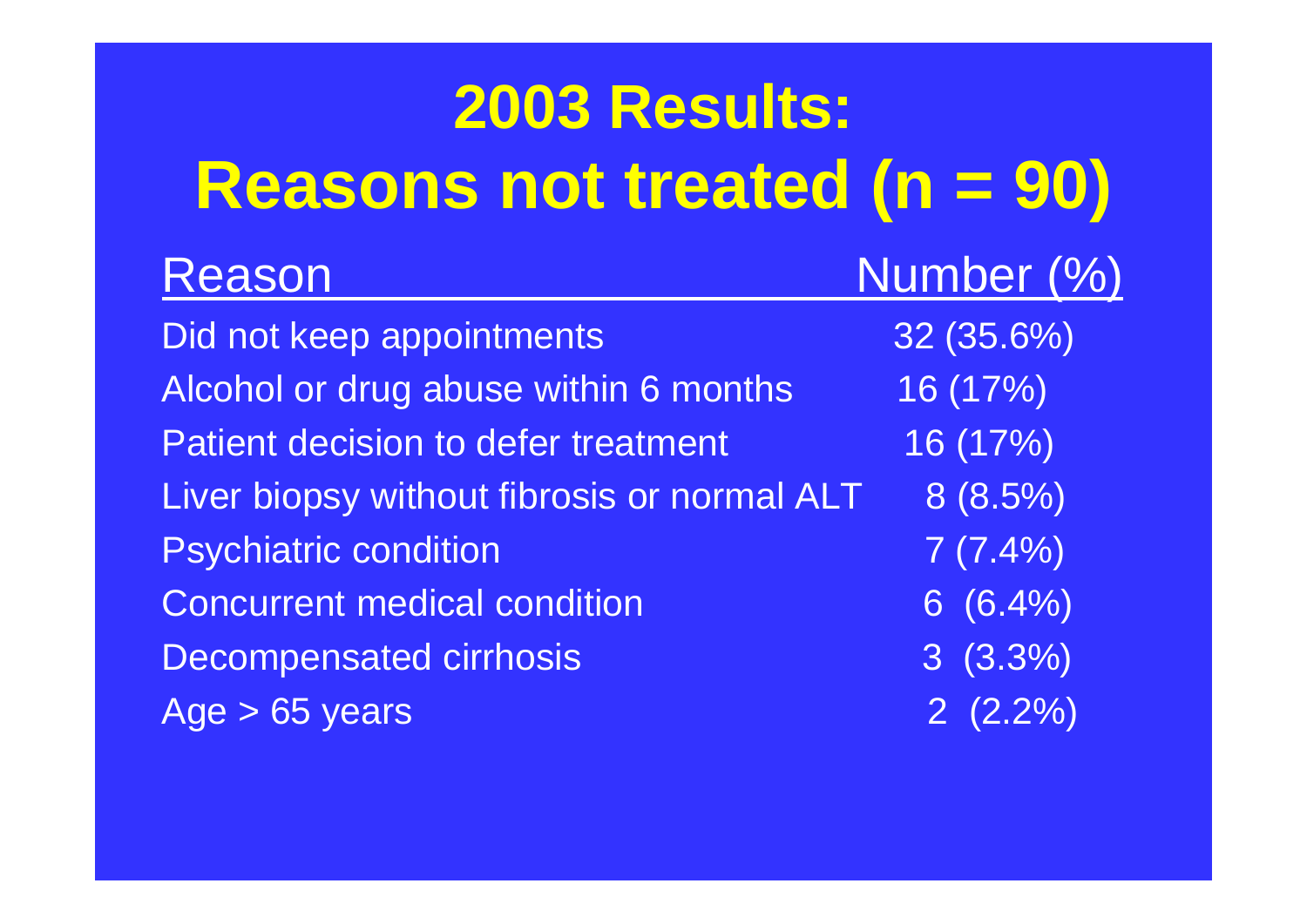### Intervention Between 2003 and 2009

- Developed computerized program to send letters to all persons who were:
	- HCV RNA positive
		- In our consented cohort
		- Not in our consented cohort
		- Anti-HCV-positive but not ever tested for HCV RNA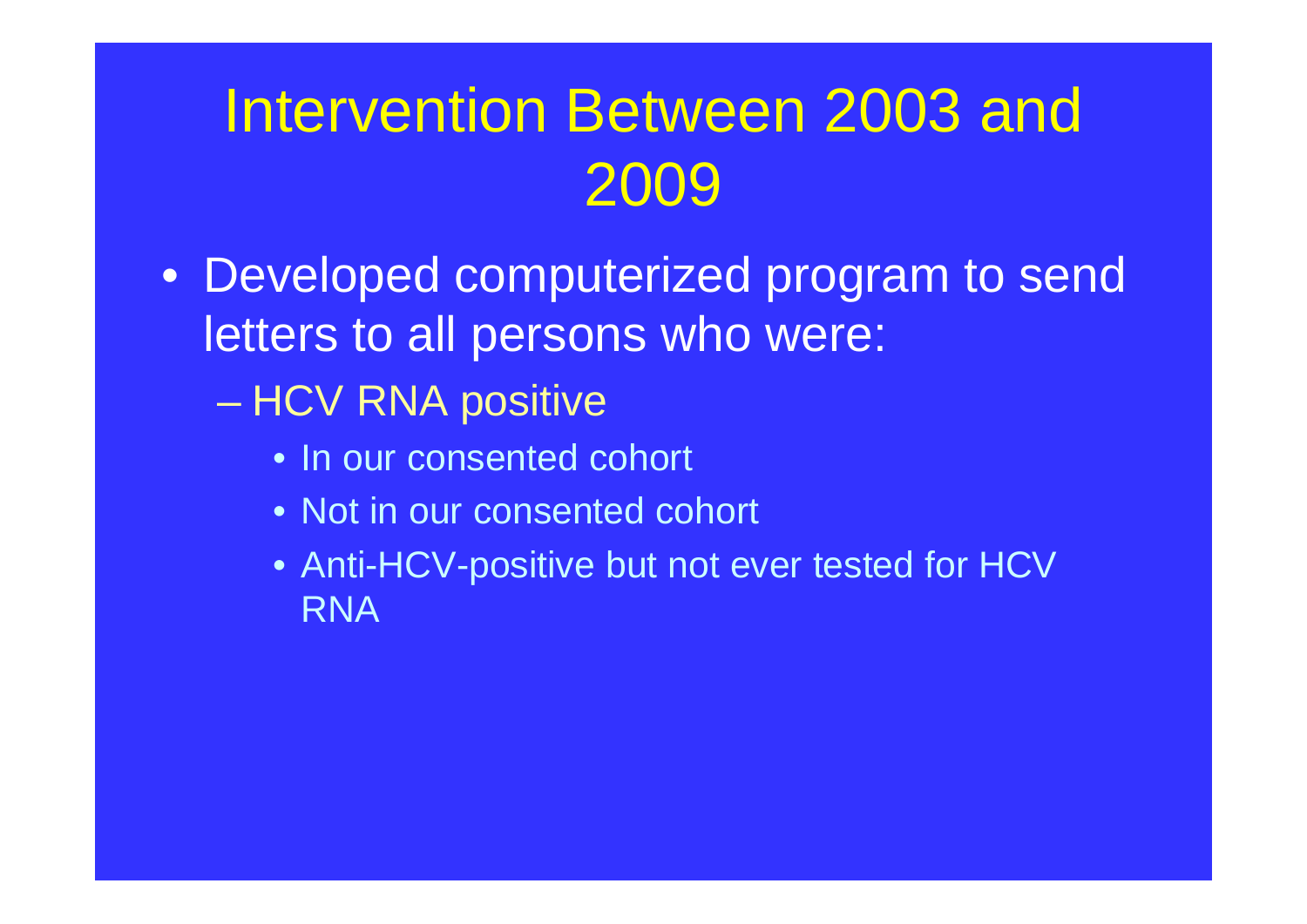# **2007 Results: Reasons not treated (n = 132)**

| Reason                                         | Number (%) |
|------------------------------------------------|------------|
| <b>Patient decision to defer treatment</b>     | 36 (27.3%) |
| Alcohol or drug abuse within 6 months          | 29 (22%)   |
| Did not keep appointments                      | 24 (18.2%) |
| <b>Concurrent medical condition</b>            | 12 (9.1%)  |
| <b>Psychiatric condition</b>                   | $9(6.8\%)$ |
| <b>Decompensated cirrhosis</b>                 | 7(5.3%)    |
| <b>Considering treatment/treatment planned</b> | 7(5.3%)    |
| Liver biopsy without fibrosis or normal ALT    | $4(3.0\%)$ |
| Age > 65                                       | 2(1.5%)    |
| <b>Other</b>                                   | 2(1.5%)    |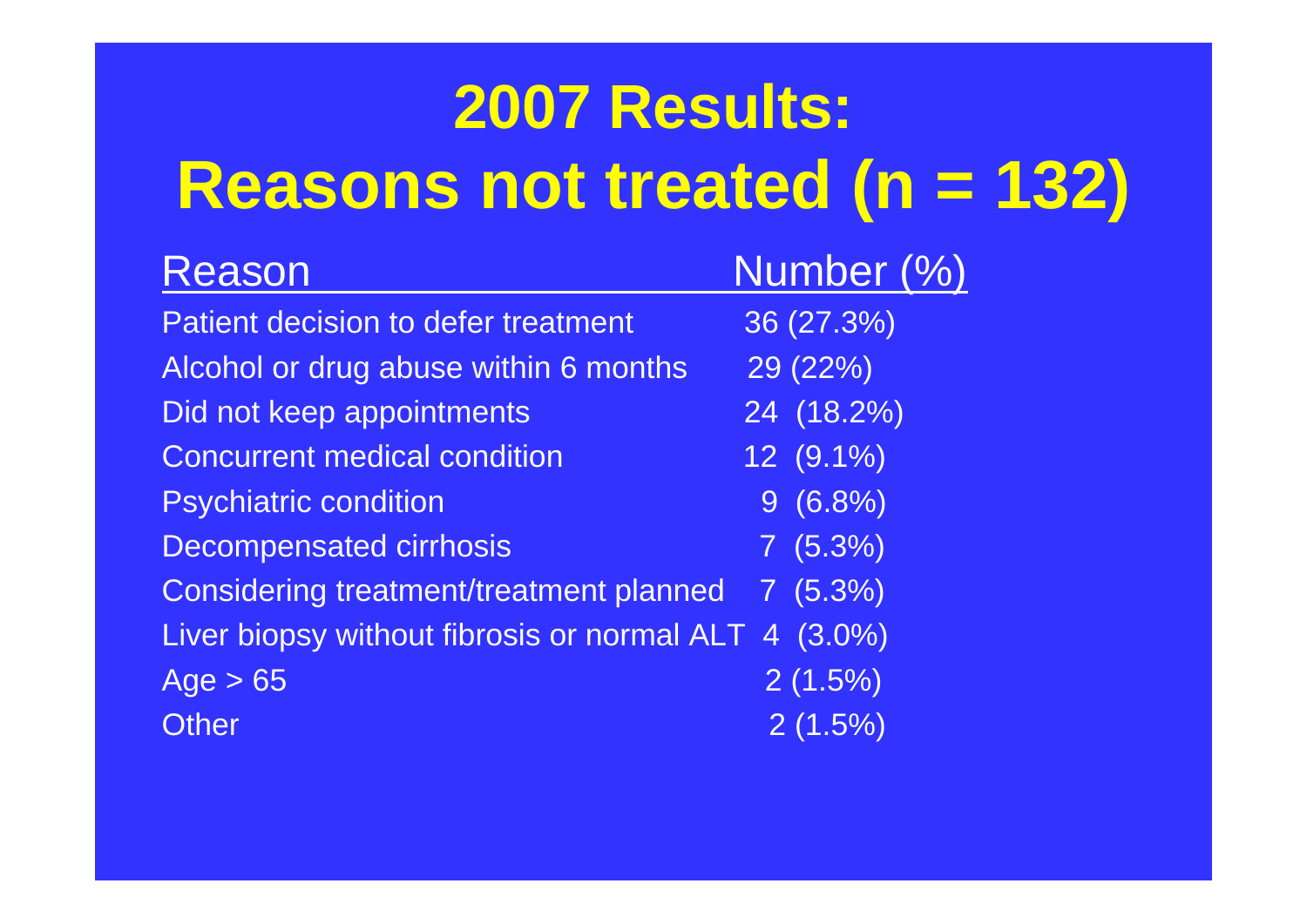#### Studies on Patients with HCV Eligible for Treatment

|                       | <b>Cleveland</b> | VA St.<br>Louis | <b>ANMC</b><br>2003 | <b>ANMC</b><br>2007 |
|-----------------------|------------------|-----------------|---------------------|---------------------|
| <b>Patients</b>       | 293              | 557             | 94                  | 146                 |
| Not adhere            | 37%              | 56%             | 35.6%               | 18.2%               |
| Contra-<br>indication | 34%              | 27%             | 17.3%               | 21.2%               |
| Drug use              | 13%              | 17%             | 17%                 | 22%                 |
| Defer Rx              | 11%              | 27%             | 17%                 | 27.3%               |
| <b>LFT WNL</b>        | 5%               | 5%              | 8.5%                | 3.0%                |
| No. (%) Rx            | 83 (28%)         | 77 (14%)        | 4(4.3%)             | 14<br>$(9.6\%)$     |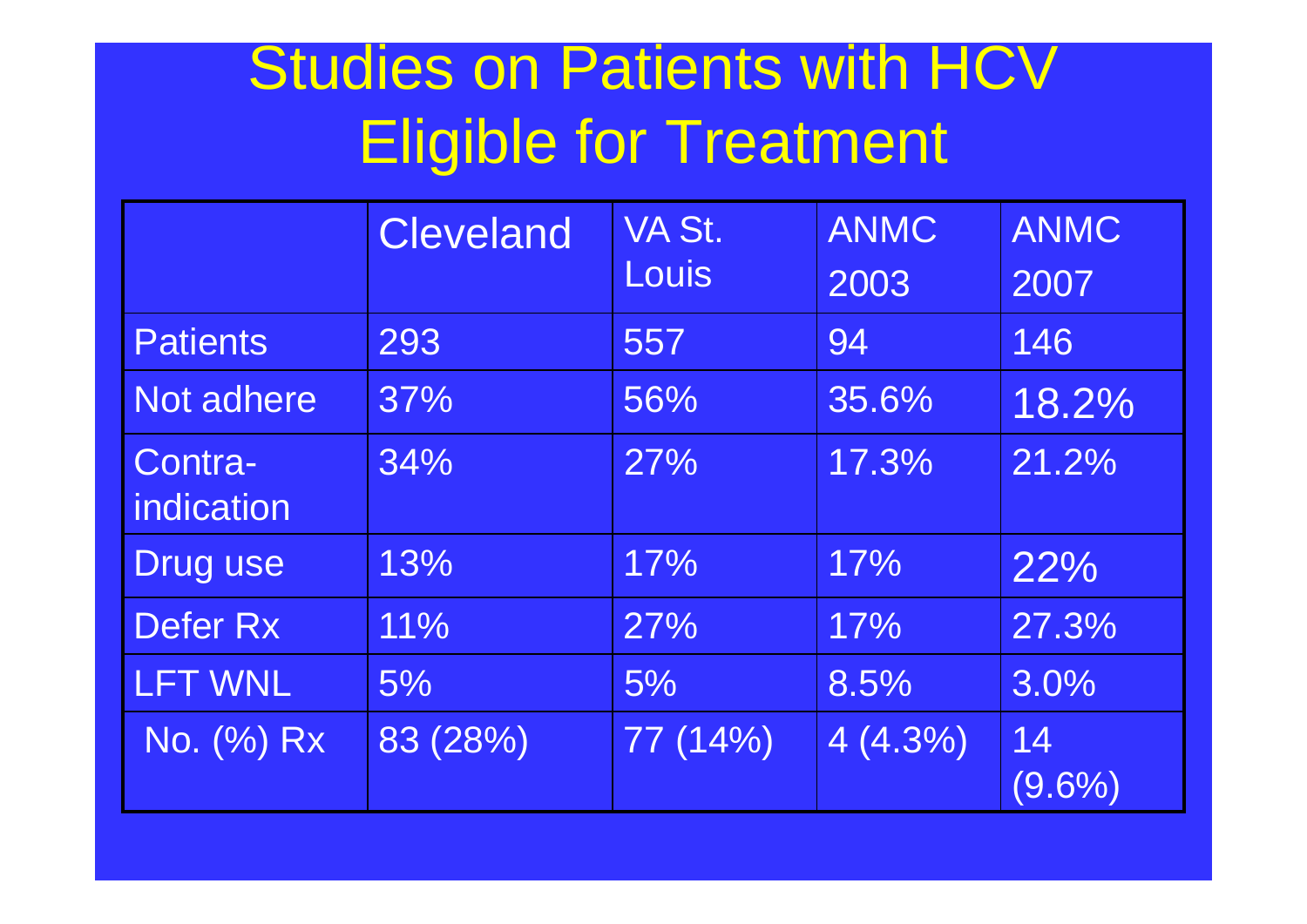## **TREATMENT OUTCOMES**

| Genotype       | <b>Treated</b> | Discontinued * | <b>Failed</b>           | <b>Relapsed</b>      | <b>Responded</b> |
|----------------|----------------|----------------|-------------------------|----------------------|------------------|
| $\overline{1}$ | 34             | 20 (59%)       | $\overline{7}$          | $\overline{1}$       | 6(18%)           |
| $\overline{2}$ | 21             | 5(24%)         | <b>27</b>               | $\blacktriangleleft$ | 13 (62%)         |
| $\mathbf{3}$   | 15             | 5(33%)         | $\overline{\mathbf{3}}$ | $\Omega$             | 7(47%)           |
| <b>Total</b>   | 70             | 30 (43%)       | 12 <sub>2</sub>         | $\overline{2}$       | 26 (37%)         |

 $*$  P = 0.01 for discontinuation rate of genotype 1 versus 2&3 combined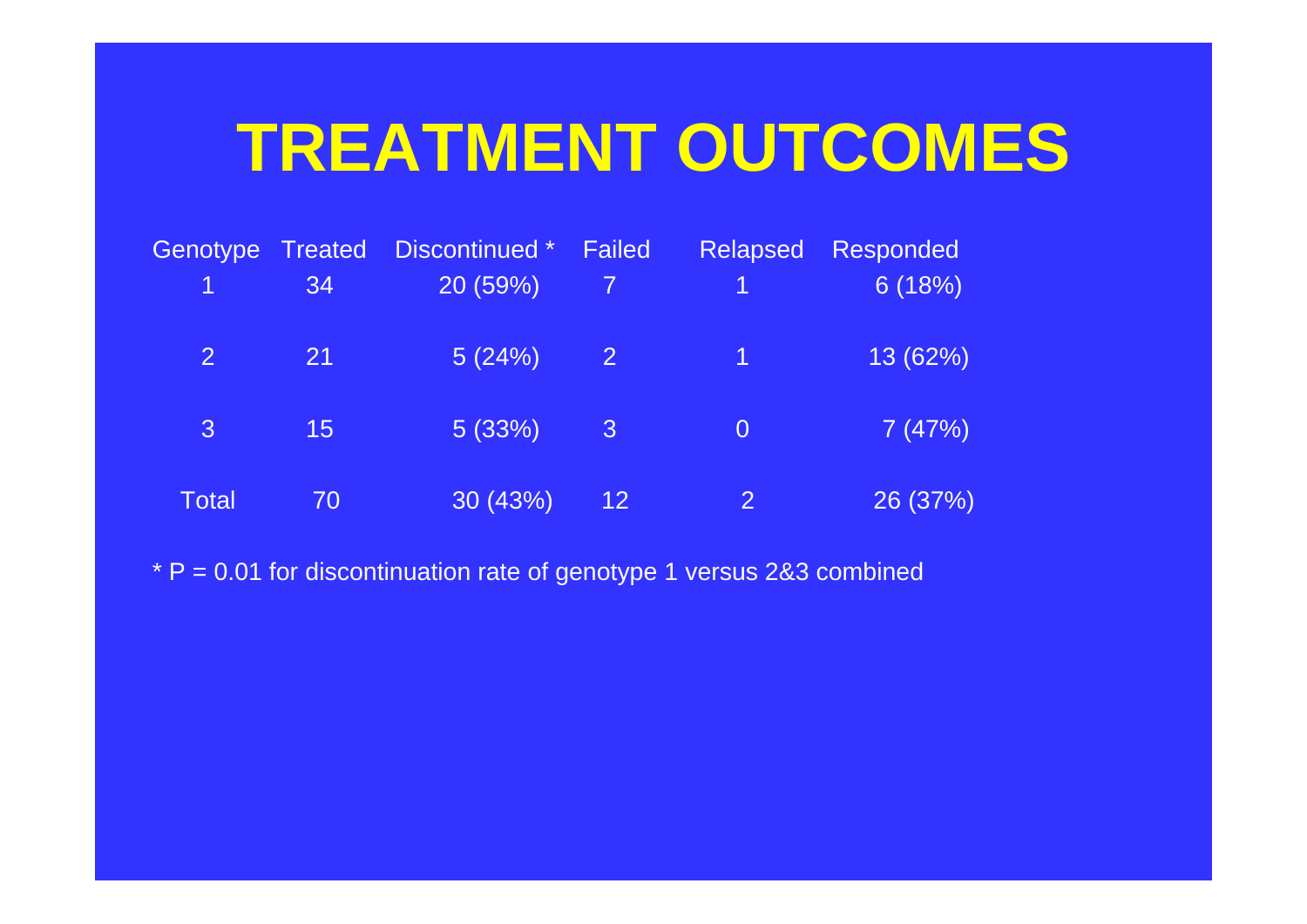#### **TREATMENT IN THE REAL WORLD**

- Few patients actually complete treatment
- Veterans Administration Study (2009) Total patients with HCV Infection: 134,000 Completed treatment: 2,394/10,641 (22.5%) Per cent of total cohort completed: 1.7%

Butt et al. Liver International 2010. On line before publication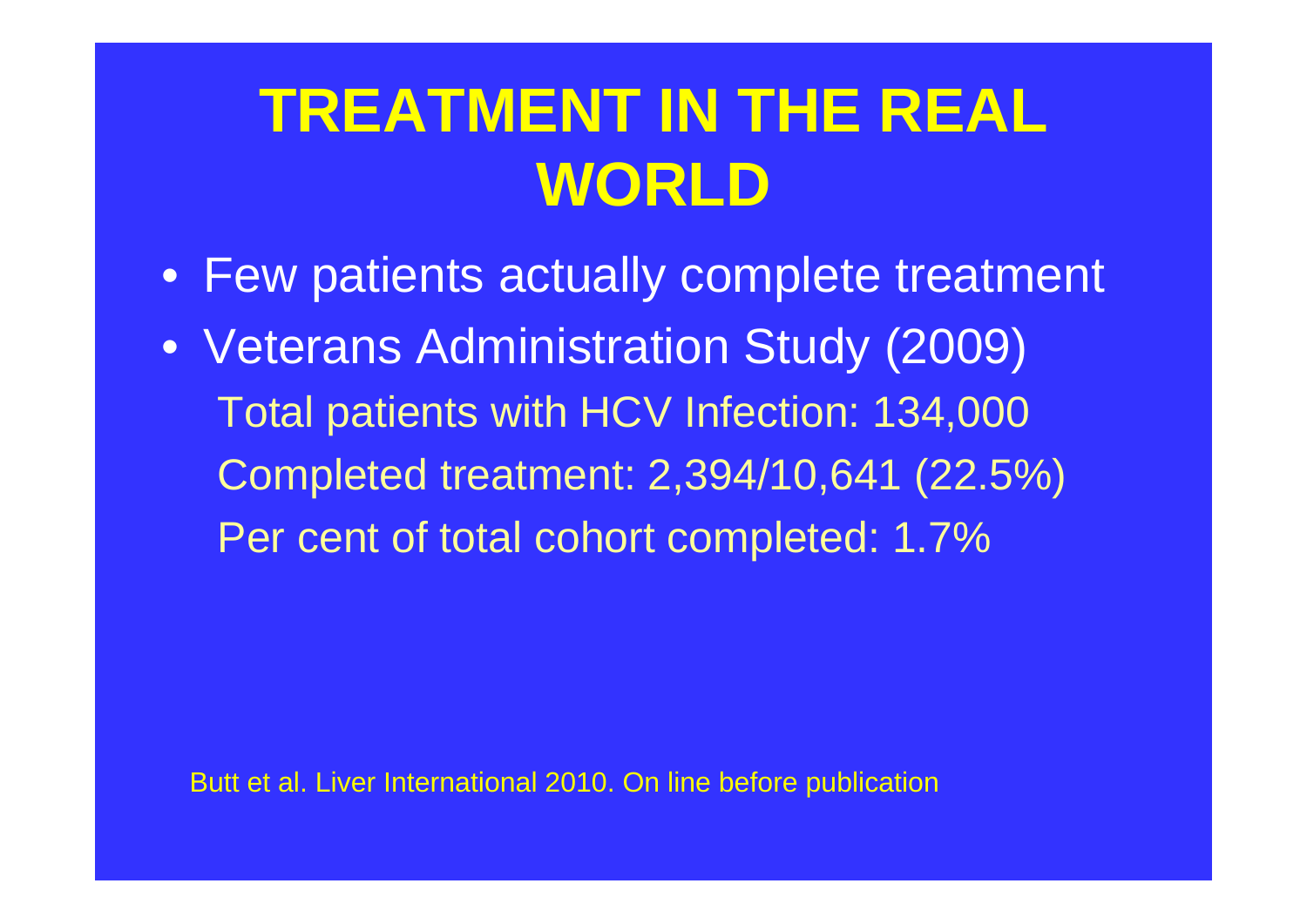#### Conclusions: Large Barriers to Treatment of HCV in Developed Nations

- Access to care in US
- Able to afford treatment in US
- Eligible for treatment (25%-50%)
- Eligible and want treatment (5%-15%)
- Finish treatment (25%-70%)
- Treated and get cured (~50%)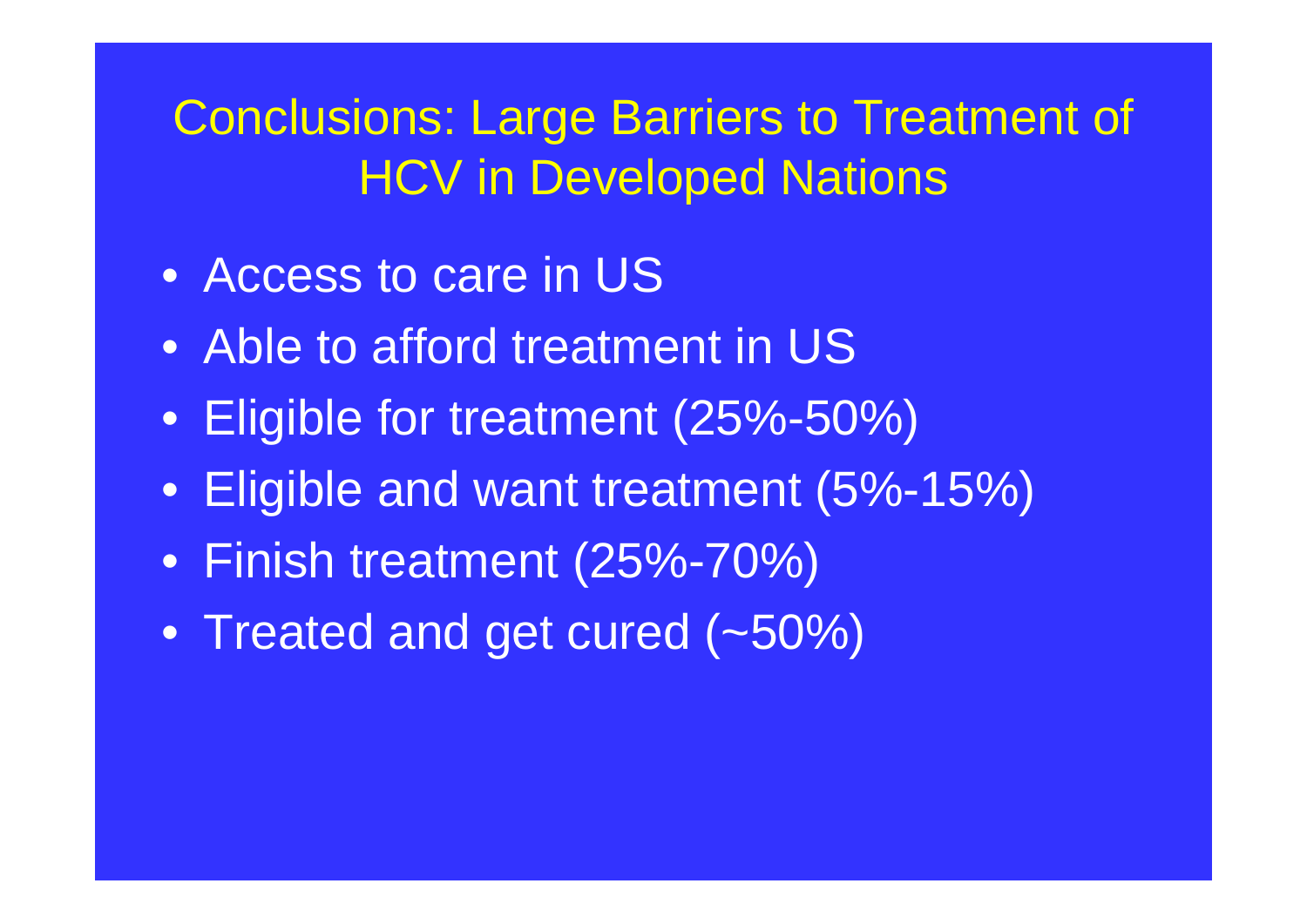#### **Hepatitis C Drug Development: 2008**